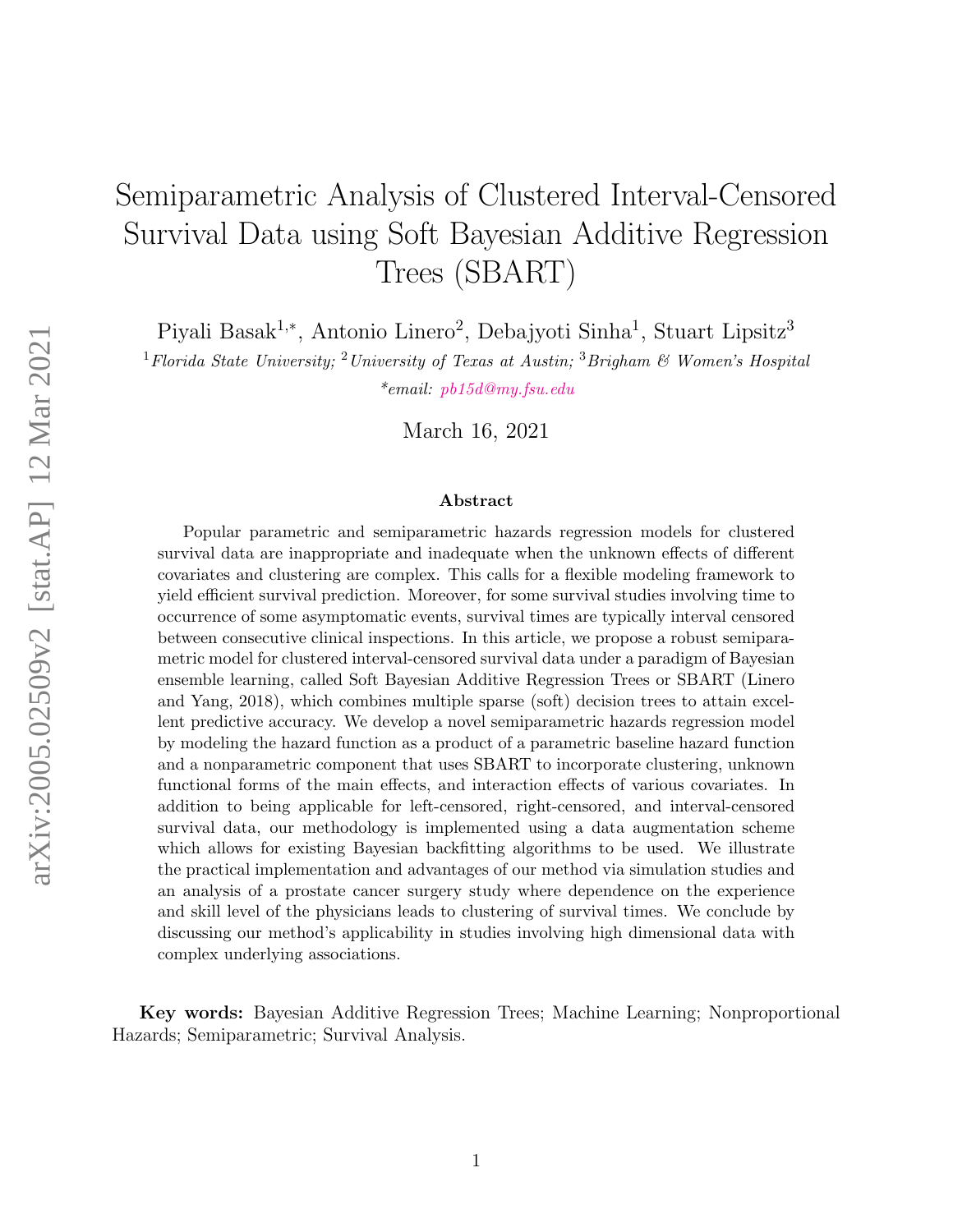## 1 Introduction

Interval censored survival data arise frequently in asymptomatic diseases that have no immediate outward symptoms (Sun, 2006) and the event of interest, such as device failure or relapse of a disease after initial treatment, is known to occur only between two consecutive inspection times. For instance, recurrence of biomarkers are often detected either during scheduled clinic visits or via some invasive procedures/diagnostic tests causing the survival times to such events to be interval-censored within consecutive inspection times with opposite diagnosis/test results. Our motivation behind this article is to compare two competing surgical techniques, Robotic versus non-robotic Radical Retropubic Prostatectomy (RRP), for prostate removal in terms of the patients' time to recurrence (survival time of interest) of Prostate Specific Antigen (PSA) after the surgery (Barbash and Glied, 2010). The PSA level in the blood after prostate removal surgery is 0.0 ng/ml, and a PSA recurrence is defined as the time after surgery at which the PSA level exceeds 0.2 ng/ml. Genitourinary surgeons and oncologists are particularly interested in whether a surgery using a robotic device improves the time to PSA recurrence compared to non-robotic surgery for removing the cancerous prostate. Because continuous monitoring of PSA is not feasible, the time to PSA recurrence for each patient is interval censored between consecutive blood tests. Further, any assumed parametric model for the regression effects of various baseline covariates on risk/hazard of time to PSA recurrence is restrictive. In practice, it is difficult to justify the proportional hazards assumption strictly based on subject-matter knowledge, much less the more restrictive parameteric assumptions which underlie methods such as Weibull regression. Hence, using a flexible modeling approach which accommodates possible non-linearity and multi-way interactions among the variables is prudent. Moreover, we expect these survival times to be clustered due to the possible presence of unobserved surgeon effects, such as the surgeon's experience, skill, and access/familiarity with modern medical technology. Hence, we need to account for an appropriate within cluster association (in this case, due to surgeon effects) to obtain efficient and appropriate models for survival prediction.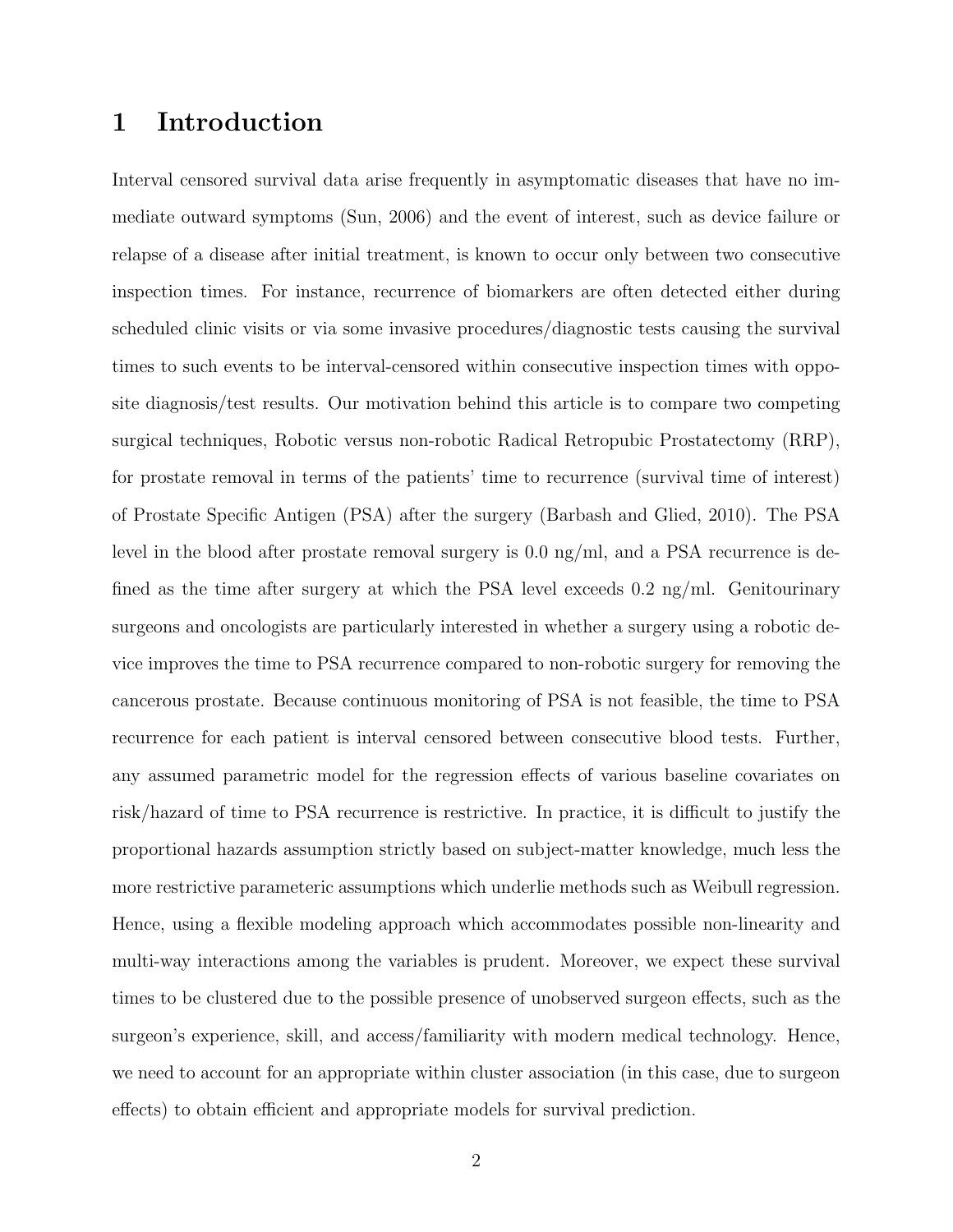Most semiparametric models for interval-censored survival data use either an Accelerated Failure Time (AFT) model (Hanson et al., 2007) or a proportional hazards model (Sun, 2006; Sinha, Chen and Ghosh, 1999). However, accelerated failure time models do not straightaway give an often-desired interpretation of instantaneous risk and dynamic comparison between two subjects over time. On the other hand, survival data can often violate the restrictive assumption of proportional hazards in practice. In addition, dependence on factors such as experience and skill level of physicians and clinics often lead to clustering of survival data due to random clinician/clinical site effects. Some examples of clustered interval-censored survival data include the National Aeronautics and Space Administration's hypobaric decompression sickness study (HDSD) (Conkin et al., 1992; Conkin and Powell, 2001) and the Lymphatic Filariasis study (Dryer G, Addiss D, 2006). However, failure to account for clustering effects may produce misleading results and, in particular, inaccurate estimation of the precision of the estimated parameters. Most methods for analyzing clustered survival data use frailty random effects (Oakes, 1982) to accommodate within-cluster association as well as between-cluster heterogeneity. Goethals et al. (2009) used a proportional hazards model with a Gamma frailty to analyze clustered interval-censored survival data.

However, main regression effects and effects of interaction among different covariates in survival data are often time-dependent and are potentially more complex than what can be envisioned by a prespecified parametric model of covariate effects on either the hazard, the median, or the mean. This calls for a flexible modeling framework for covariate effects. Some of the proposed approaches to accommodate such complex regression relationships include the boosting proportional hazards model of Li and Luan (2005), bagging (Hothorn et al., 2006) and random survival forests (Ishwaran et al., 2008). Using a Gaussian process to incorporate nonparametric covariate effects, Fernandez et al. (2016) presented a Bayesian semiparametric survival model centered on a parametric baseline hazard model in a fashion similar to ours. Their approach makes use of a random feature expansion to approximate the kernel of the Gaussian process for computational purposes; however, the kernel they use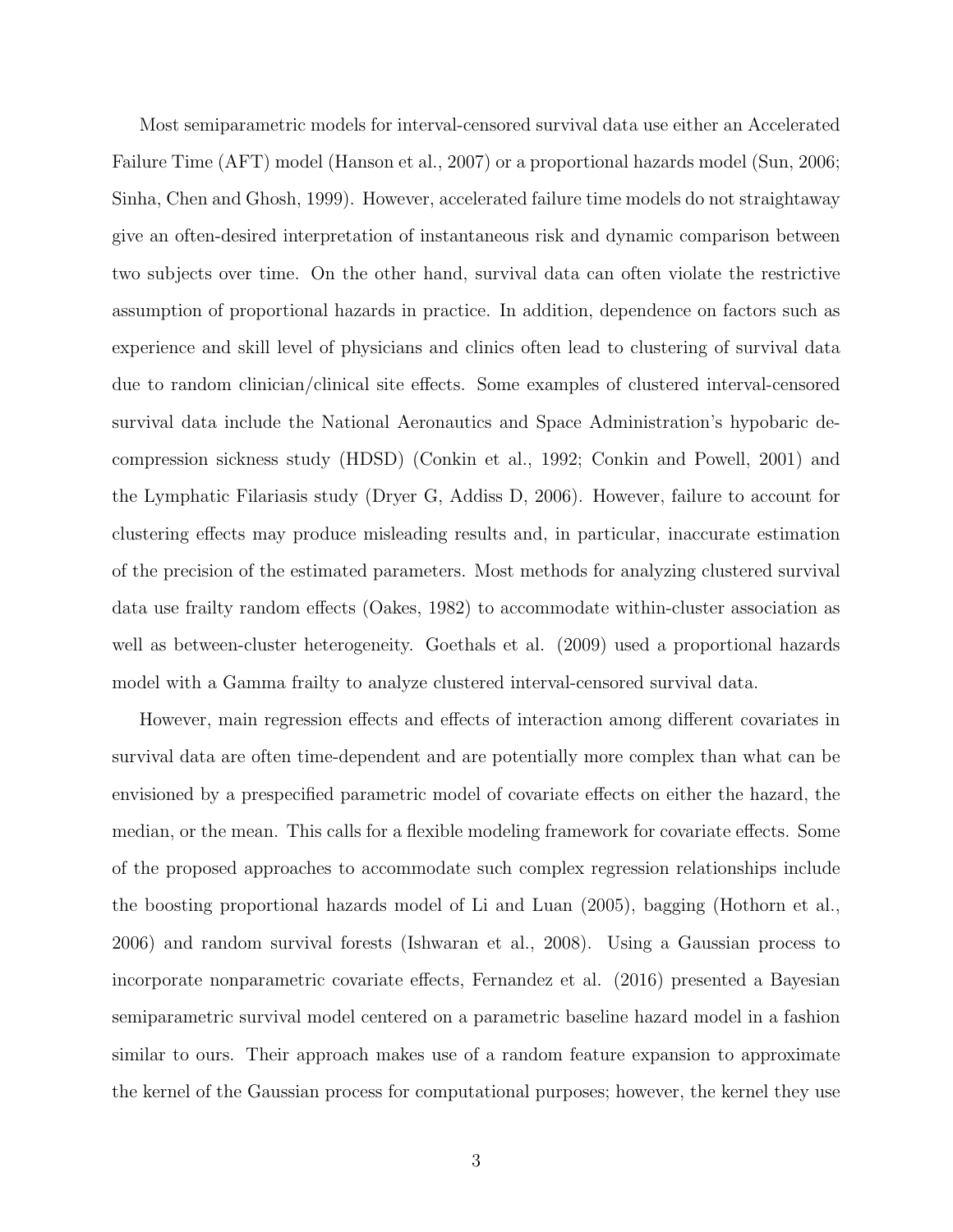for their simulations and data analysis incorporates predictors into the kernel in a restrictive fashion, and essentially restricts the form of their model to a time-varying coefficient model.

Boosting is an example of ensemble learning, which combines multiple weak learners to attain both high stability and a flexible model. The Bayesian additive regression trees (BART) framework proposed by Chipman et al. (2010) is a Bayesian framework for treebased ensemble models. BART is a computationally efficient and flexible technique, and can accommodate complex non-linear regression relationships. Since its introduction, the BART framework has been extended to account for many different types of model specifications, including semiparametric regression under heteroscedasticity (Pratola et al., 2017), log-linear models (Murray, 2017), multivariate and multi-scale data (Linero et al., 2020), causal inference (Hahn et al., 2020), and varying coefficient models (Deshpande et al., 2020). For systematic reviews of Bayesian tree-based methods and BART, see Linero (2017) and Hill et al. (2020). A recent surge of interest in BART lies in its applications for analyzing survival data. By modeling nonparametric effects of covariates on the survival times through the tree ensembles, Bonato et al. (2011) employed BART for survival prediction in high dimensional genetic studies under three specific models - the proportional hazards regression model, the Accelerated Failure Time (AFT) regression model, and the Weibull regression models where the last one is the special parametric case of former two models. Sparapani et al. (2016) addressed discrete-time survival data with the discrete-time hazard being modeled nonparametrically via BART. However, this approach is aimed essentially at discrete-time survival data and requires the specification of a finite number of possible failure times in order to be used for continuous survival data, and the computational cost increases rapidly for even a moderate increase in the number of possible failure times. Despite this stream of research, to the best of our knowledge, there are no applications of BART for analysis of interval censored survival data. Additionally, two potential shortcomings of the usual BART framework include the lack of smoothness of the estimated regression function and sensitivity to the curse of dimensionality (Linero, 2018). Linero and Yang (2018) recently addressed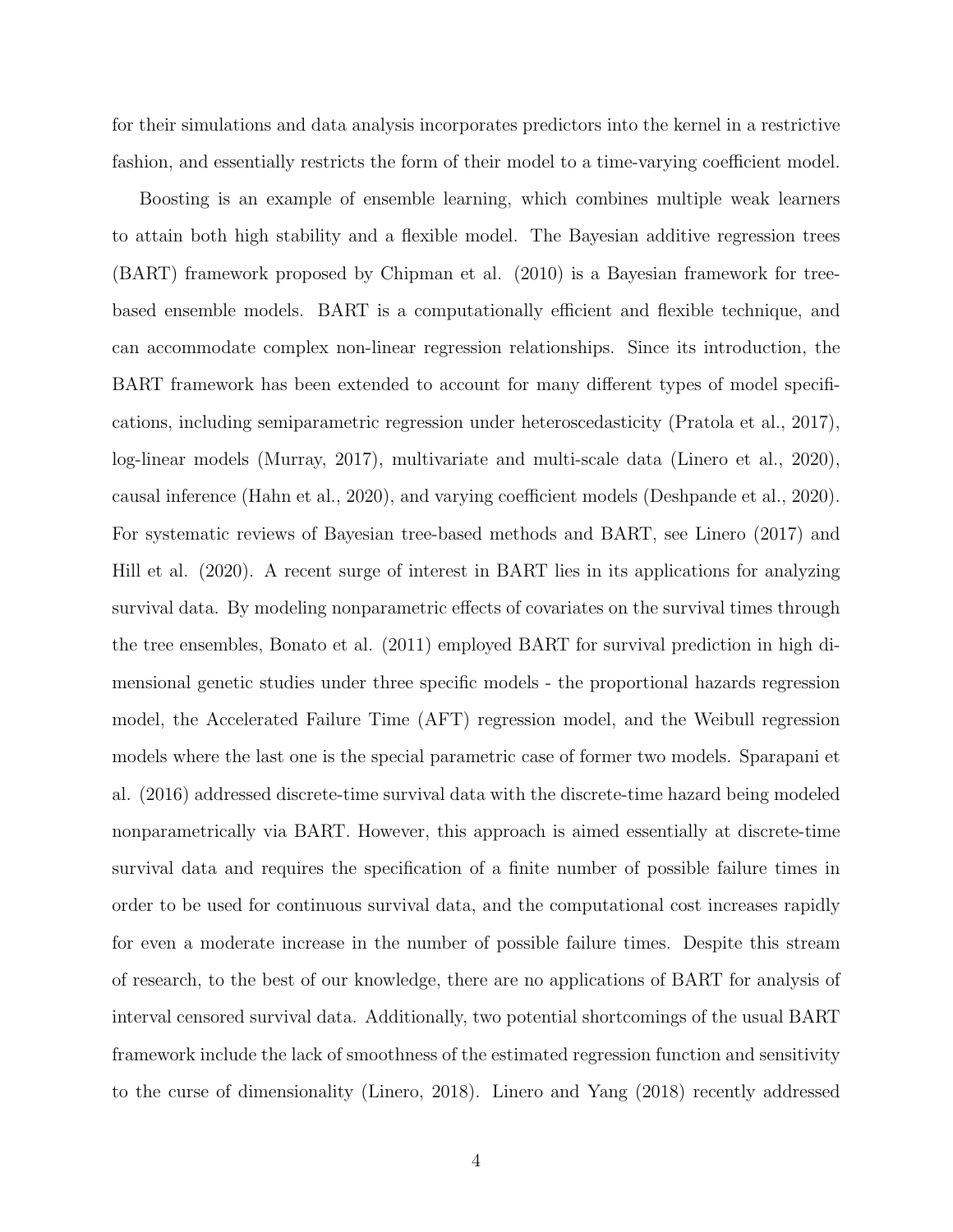these drawbacks with an extension of BART called Soft BART (SBART), which provides a considerable improvement over BART by employing an ensemble of "soft" decision trees that can adapt to the unknown smoothness level of the true regression function, and can also remove irrelevant predictors.

Other strategies for taking a Bayesian nonparametric approach to this problem have been considered in the literature. For example, the ANOVA-DDP approach of De Iorio et al. (2009) models the survival function using a Dirichlet process mixture whose atoms depend on covariates. The structure of their model effectively assumes that the log survival time density can be expressed as a mixture of normal distributions, with locations of the mixtures being a function of the covariates, but with fixed mixing weights.

As mentioned by a reviewer, the proposal of this paper is closely related to *hazard regres*sion, or HARE, approach (Kooperberg et al., 1995). Kooperberg and Clarkson (1997) adapt HARE to address interval censored data, and models the hazard  $\log \lambda(t \mid \mathbf{x})$  using a linear spline basis function expansion. A similar approach is taken by Mallick et al. (1999), who use a Bayesian MARS model (which itself is related to the BART models we consider) to perform hazard regression, using log-normal frailties to address clustering. Hazard regression models can be fit in R using the polspline package. Other tree-based methods exist in the literature for addressing censored survival data with frailties. Su and Tsai (2005) introduce a tree augmented Cox proportional hazards model, which uses an auxiliary decision tree to allow for departures from the Cox proportional hazards model. Su et al. (2008) propose the use of interaction trees to perform subgroup analysis with censored survival outcomes. Calhoun et al. (2018) implement multivariate survival trees (MSTs) to analyze censored survival data, and allow clustering using frailties as we do here. Each of these methods invokes a single tree which acts as a strong learner, unlike the BART-based approach we take which uses many decision trees which act as weak learners.

In this paper, we present a flexible semiparametric model for interval-censored survival data using BART. Our approach models the hazard function of the survival times as a prod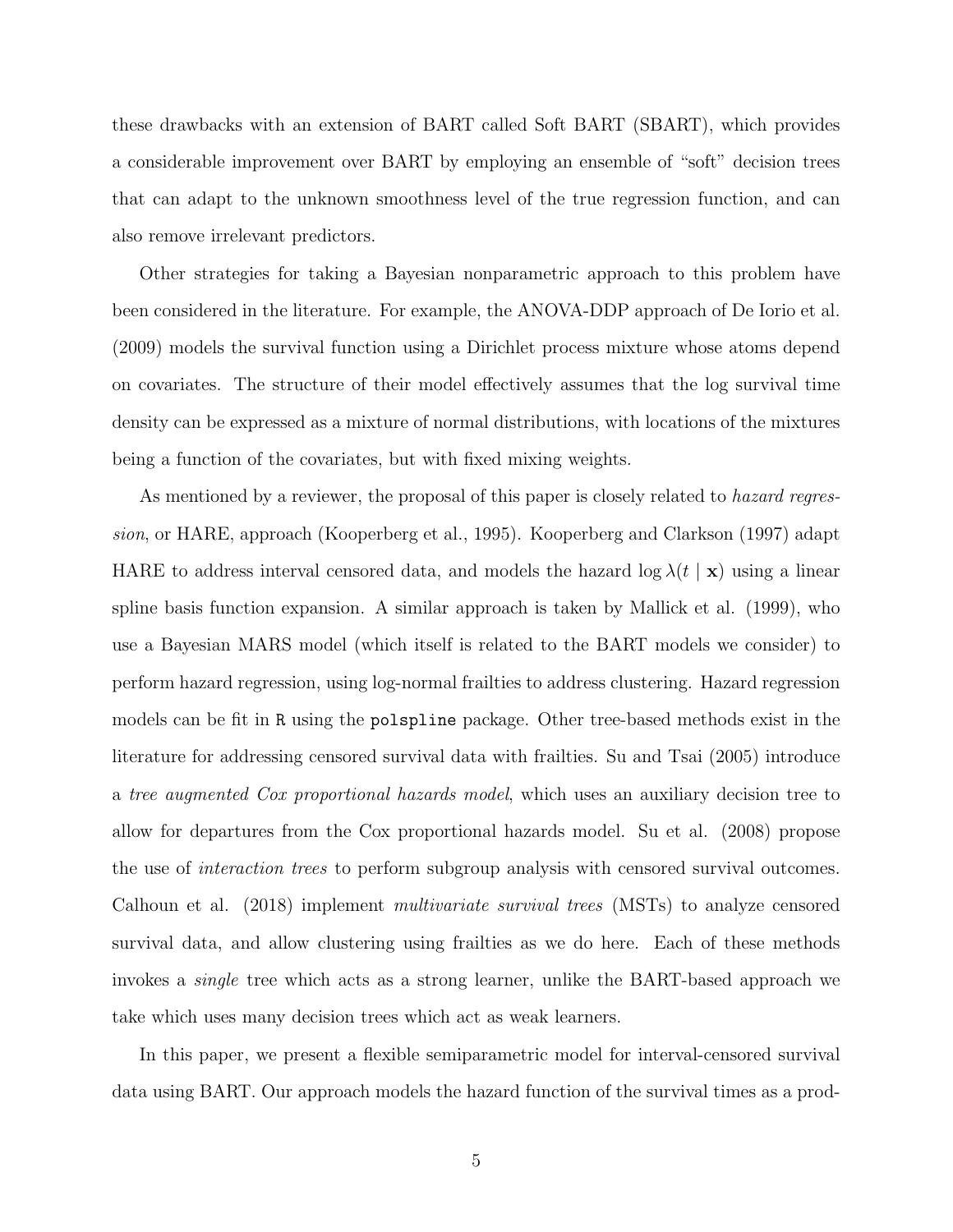uct of (a): a parametric baseline hazard which represents the "guess/center" of the actual hazard and (b): a nonparametric component modeled using SBART to account for the possible deviation from the guess/center model at (a) as well as complex time-dependent effects of covariates and cluster-specific random effects on hazard. We use a data augmentation scheme based on "thinning" a Poisson process (Adams et al., 2009) to construct an efficient Markov chain Monte Carlo algorithm for sampling from the posterior distribution. The proposed strategy of using a generative model based on sampling from a model defined in terms of rejection sampling can also be used to construct models for conditional distribution estimation; see Li et al. (2020), who construct a BART-based conditional density estimation model using a model defined through rejection sampling from a baseline density. Our proposed model is applicable for left censored, right censored, and interval censored survival data and our computational algorithms are highly scalable to obtain posterior survival prediction. Our simulation studies provide a comprehensive comparison of our proposed model with some existing models for interval-censored survival data. The rest of this paper is organized as follows. In Section 2, we provide a brief review of BART and SBART. In Section 3, we describe our proposed semiparametric model for survival analysis and its extension to censored data, and also provide the data augmentation algorithm used to carry out inference. In Section 4, we present an extensive simulation study to illustrate the performance of the proposed model and compare the results with those obtained from existing methods for survival prediction in interval censored data. In Section 5, we illustrate our methods via analyzing the motivating study of the PSA data. We finally conclude by discussing our key findings in Section 6.

# 2 A brief review of BART and SBART

The BART framework, proposed by Chipman et al. (2010), is a popular Bayesian ensemble method which combines multiple "weak" decision trees into a single "strong" learner with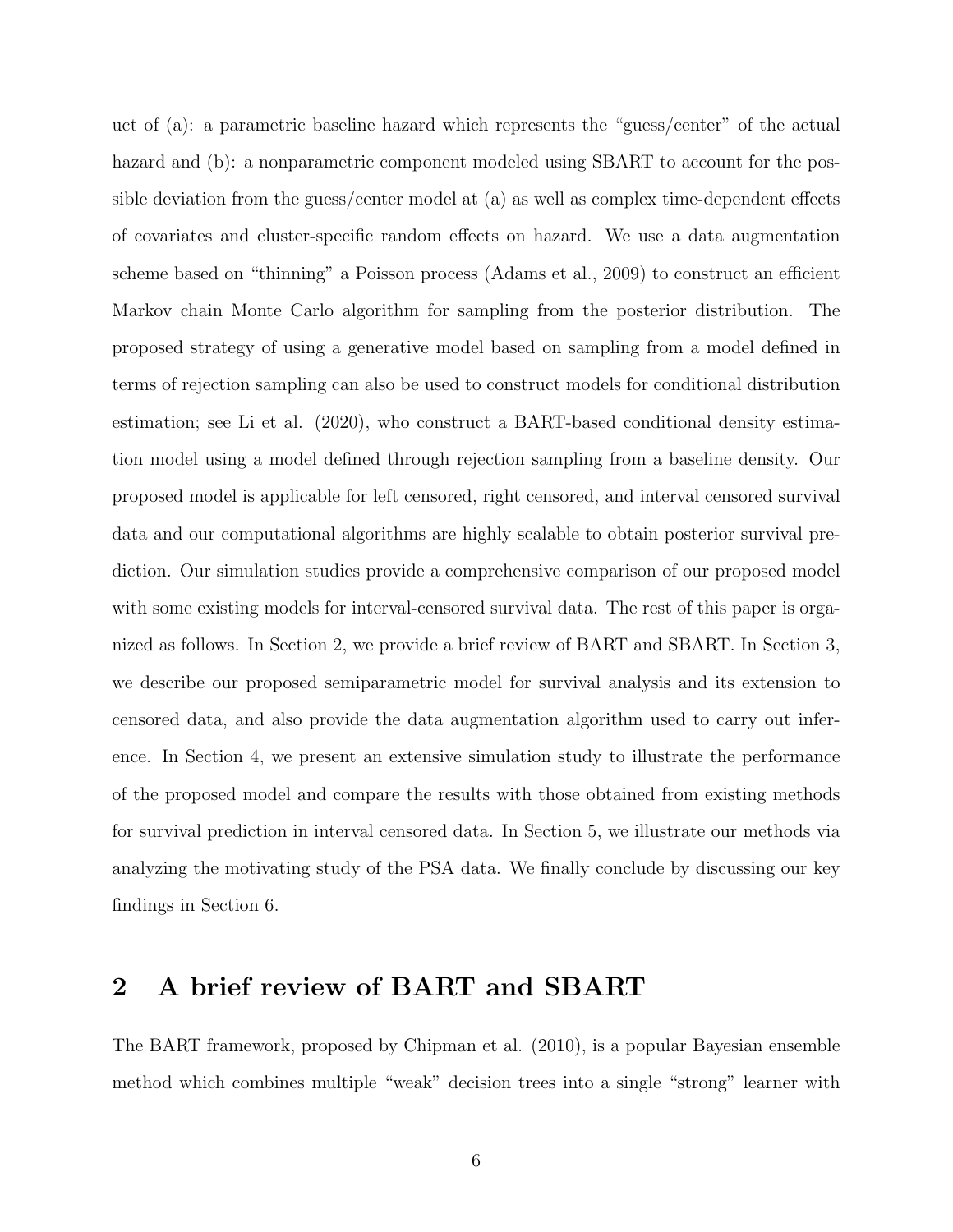high predictive accuracy. When the response surface is smooth, as is often the case in practice, BART can be improved theoretically and practically by using the soft BART (SBART) framework introduced by Linero and Yang (2018). SBART makes use of "soft" decision trees, and is capable of adapting to the unknown smoothness level of the response surface. We present here a brief review of BART and SBART.

Consider a nonparametric regression model  $Y = f_0(\mathbf{x}) + \epsilon$  where **x** is a *p*-dimensional covariate vector,  $f_0 : \mathbb{R}^p \to \mathbb{R}$  is an unknown regression function, and  $\epsilon \sim N(0, \sigma^2)$  is a random error. BART models the unknown function  $f_0(\mathbf{x})$  as a sum of T regression trees given by  $f(\mathbf{x}) = \sum_{t=1}^{T} g(\mathbf{x}; \tau_t, \mathcal{M}_t)$ , where  $\tau_t$  denotes the topology and splitting rules of tree t and  $\mathcal{M}_t = (\mu_{t1}, \dots, \mu_{tL_t})$  denotes the set of predictions associated with the  $L_t$  terminal nodes of the  $t<sup>th</sup>$  decision tree. Following Chipman et al. (2010), tree  $\tau_t$  is assigned a branching process prior with each node at depth  $k = 0, 1, 2, \ldots$  being non-terminal with probability  $q(k) = \gamma(1+k)^{-\beta}$ , where  $\gamma > 0$  and  $\beta > 0$  are positive hyperparameters that control the shape of the tree. For every branch node b, a splitting rule of the form  $[x_j \leq C_b]$  is assigned with x going down left of the tree if the condition is satisfied and right down the tree otherwise. The splitting variable  $x_j$  is chosen uniformly from all the p available variables and  $C_b$  is assigned a Uniform prior on the set of the available splitting values. Independent Gaussian priors are designated to the terminal node parameters, with  $\mu_{tl} \stackrel{iid}{\sim} N(0, \sigma_{\mu}^2)$ . A schematic showing how the branching process prior generates a sample of a decision tree, and its associated partition, is given in Figure [1.](#page-7-0)

While BART is highly flexible and capable of capturing complex regression structures, estimates from BART essentially behave as a sum of step functions, and hence lack smoothness. Note that the function  $g(\mathbf{x}; \tau_t, \mathcal{M}_t)$  can be written as the step function  $g(\mathbf{x}; \tau_t, \mathcal{M}_t)$  $\sum_{\ell=1}^{L_t} \varphi_{\ell}(\mathbf{x}; \tau_t) \mu_{t\ell}$ , where  $\varphi_{\ell}(\mathbf{x}; \tau_t)$  is the indicator that **x** is associated to leaf  $\ell$  of  $\tau_t$ . Using BART to estimate  $f(\mathbf{x})$  in this fashion would lead to non-smooth estimates, which is not desirable if  $f(\mathbf{x})$  is believed to be smooth. SBART addresses this drawback by smoothing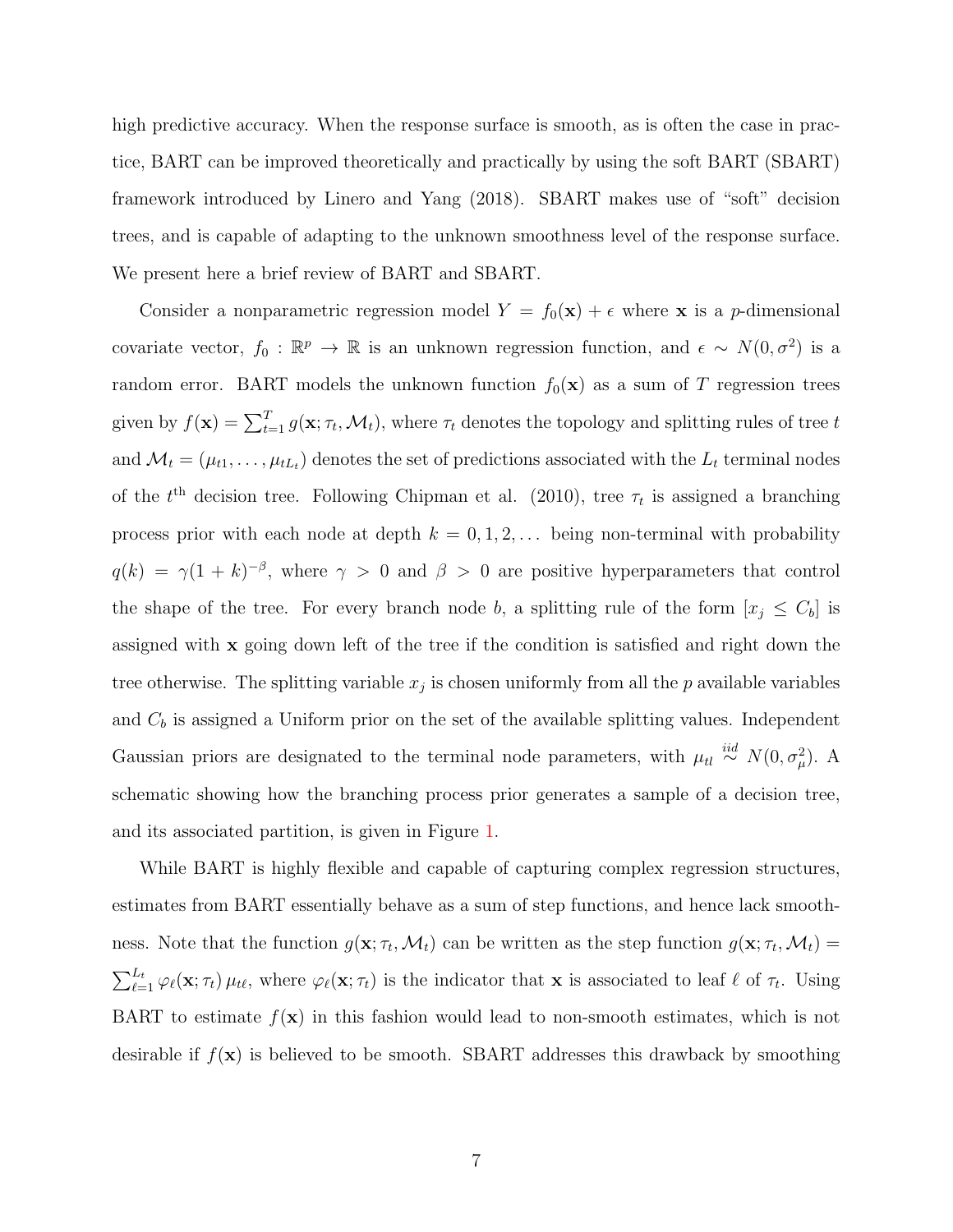<span id="page-7-0"></span>

Figure 1: Schematic illustrating how to draw from the prior on  $(\tau_t, \mathcal{M}_t)$ . For this tree, we first determine that the root node will be a branch, which occurs with probability  $\gamma$ ; we then sample the splitting coordinate  $j = 1$  and the cutpoint  $C = 0.5$ . This process then iterates; the left child node is set to be a leaf node with probability  $1 - \gamma/2^{\beta}$ , and the right child is made a leaf with probability  $\gamma/2^{\beta}$ . Eventually this process terminates, and we sample a mean parameter  $\mu$  for each leaf node.

the weights assigned to each leaf, replacing the indicator function with

$$
\varphi_{\ell}(\mathbf{x}; \tau_t) = \prod_{b \in \mathcal{A}_t(\ell)} \psi(x_{j_b}; C_b, \alpha_b)^{1-R_b} \{1 - \psi(x_{j_b}; C_b, \alpha_b)\}^{R_b}
$$

where  $A_t(\ell)$  denotes the collection of ancestor nodes of leaf  $\ell$  and  $R_b$  is the indicator that the path from the root to  $\ell$  at branch b goes right. Here,  $\psi(x; c, \alpha)$  is a continuous distribution function of a location-scale family with location c and scale  $\alpha$ ; in this paper, we set  $\psi(x; c, \alpha)$ to be the inverse-logit  $[1 + \exp{- (x - c)/\alpha}]^{-1}$ . The parameter  $C_b$  plays the role of a cutpoint, while  $\alpha$  functions as a bandwidth parameter, with  $\alpha \to 0$  corresponding to the usual BART model. When the underlying true  $f(\mathbf{x})$  is smooth, we expect that SBART will provide lower variance than BART while introducing negligble bias. Additionally, Linero and Yang (2018) show that SBART priors are capable of automatically detecting an appropriate amount of smoothness to use. In the next section, we describe the specifications of our flexible semiparametric model for survival prediction while utilizing this improved prediction performance of SBART to model underlying regression structures. SBART also allows for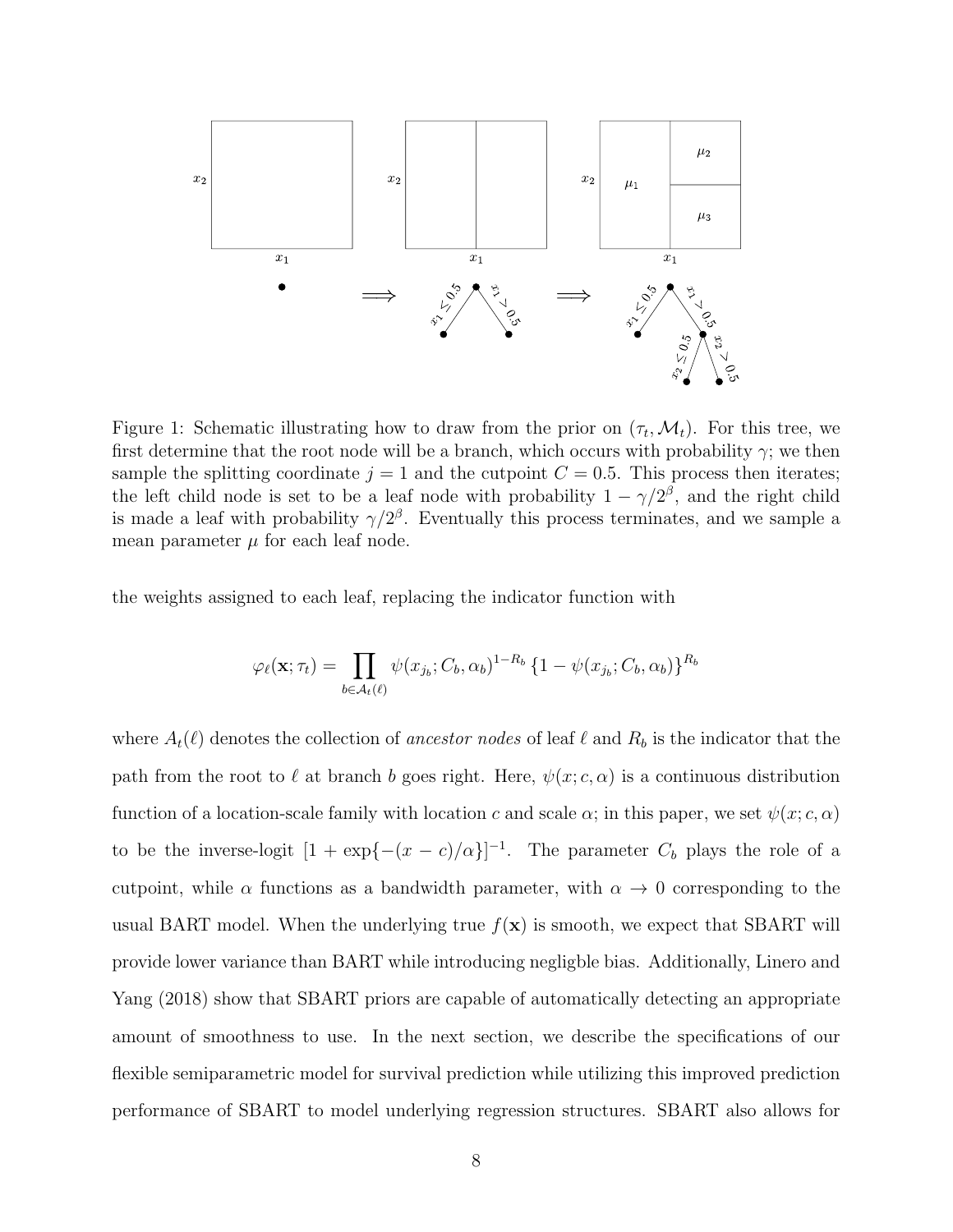incorporating categorical covariates into the model. As with other BART implementations, SBART binarizes categorical predictors and groups the associated splitting probabilities (with the smoothing of SBART not having a strong consequence for binary variables).

### 3 A semiparametric model for clustered survival data

Let  $T_{ij}$  denote the survival time and  $\mathbf{x}_{ij} = (x_{ij1}, \ldots, x_{ijp}) \in \mathbb{R}^p$  be a vector of p covariates for subject  $j = 1, \ldots, n_i$  in cluster  $i = 1, \ldots, N$ . Let  $f_{ij}$  and  $F_{ij}$  be the density and the cumulative distribution function (respectively) of the survival times  $T_{ij}$ , conditional on the parameters of the model and the random effects. We denote the associated survival function as  $S_{ij}(t) = 1 - F_{ij}(t)$  and the hazard function as  $\lambda_{ij}(t) = \frac{f_{ij}(t)}{S_{ij}(t)}$ . In this section, we propose a flexible semiparametric model for survival prediction which is well-equipped to capture the complex underlying associations among the different variables in the survival studies, while incorporating unobserved heterogeneity in the population due to random cluster effects. We model the conditional hazard function  $\lambda_{ij}(t | W_i; \mathbf{x}_{ij})$  of the survival times  $T_{ij}$  given clusterspecific random frailty  $W_i$  as

<span id="page-8-0"></span>
$$
\lambda_{ij}(t \mid W_i; \mathbf{x}_{ij}) = \lambda_0(t) \, W_i \, \Phi(l(t, \mathbf{x}_{ij})) \tag{1}
$$

where  $\Phi(\cdot)$  is the distribution function of a standard normal random variable and  $\lambda_0(\cdot)$  is a parametric baseline hazard on which the model is centered; note, for example, that if  $l(t, \mathbf{x}_{ij}) = 0$ , then  $\lambda_{ij}(t | W_i; \mathbf{x}_{ij}) = \lambda_0(t) W_i/2$ , which is proportional to the baseline hazard  $\lambda_0(t)$ . The Gamma frailty  $W_i \stackrel{ind}{\sim} \text{Gamma}(\eta, \eta)$  (Hugaard, 1995) accommodates withincluster association, and the covariate effects are modeled in a time-varying nonparametric fashion using the SBART prior on  $l(t, \mathbf{x}_{ij})$ . Note that, due to how SBART is constructed, we have  $\sup_{t,\mathbf{x}} |l(t,\mathbf{x})| < \infty$  almost-surely so that  $\lambda(t | W_i; \mathbf{x}) \approx W_i \lambda_0(t)$  almost-surely; this implies that  $\int \lambda(t | W_i, \mathbf{x}) dt = \infty$  if-and-only-if  $\int \lambda_0(t) dt = \infty$ , so that our model almost-surely defined a valid hazard function. Our nonparametric model for  $l(t, x_{ij})$  allows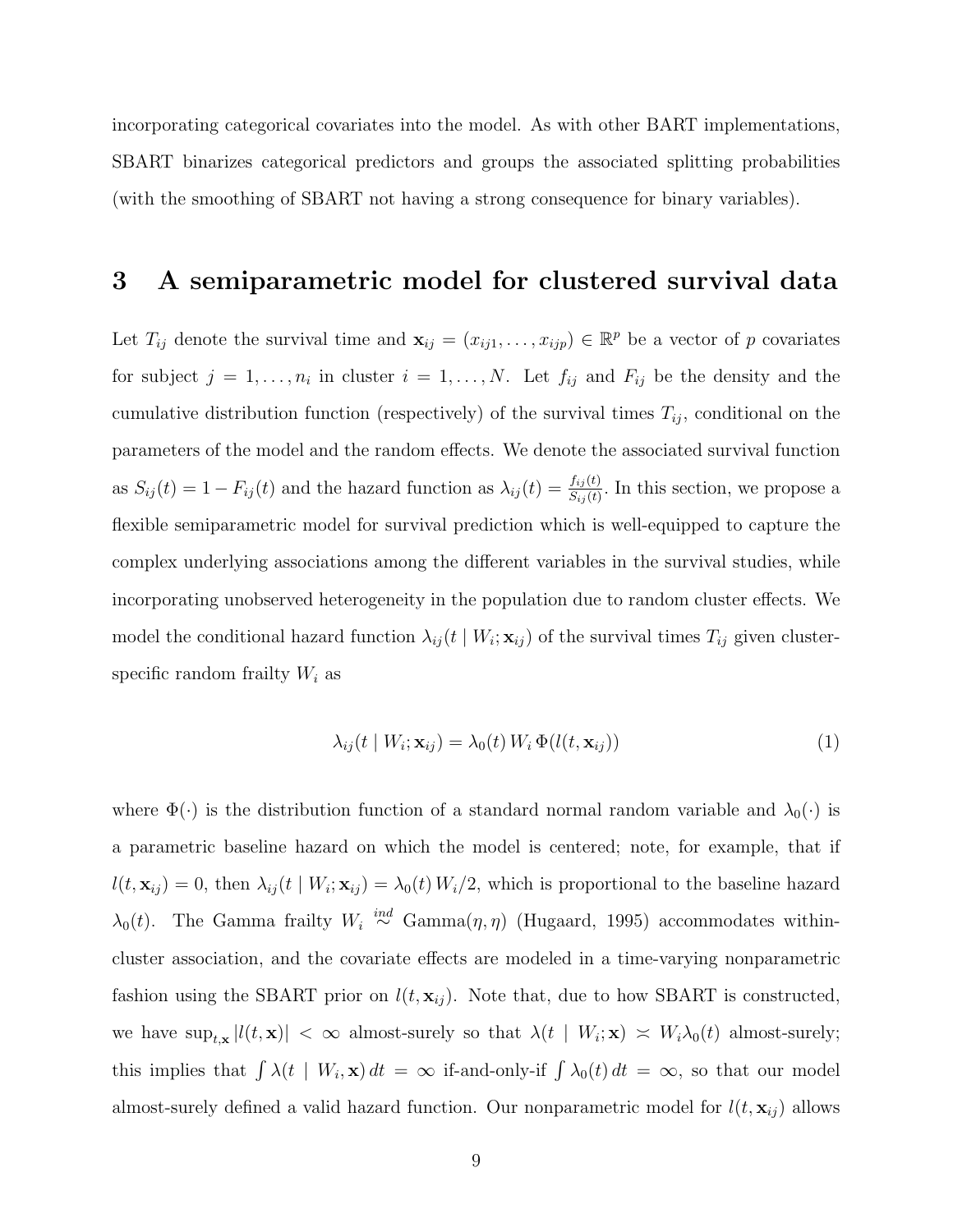non-linear effects and interactions among the covariates  $x_{ij}$  and the survival times t. The specification that the shape and rate of the frailty distribution are the same is made to ensure that  $E(W_i) = 1$ , which is required for identifiability (Hougaard, 1995). The amount of unknown heterogeneity among clusters (surgeons for the PSA study) due to random cluster effects is quantified by the variance  $Var(W_i) = \eta^{-1}$  of the frailties, where a small value of  $\eta$  would indicate a large variability among different clusters in the population. As long as  $\Lambda_0(t) = \int_0^t \lambda_0(s)ds \to \infty$  as  $t \to \infty$ , the marginal cumulative hazard function  $H_{ij}(t|\mathbf{x}_{ij}) = \log S_{ij}(t|\mathbf{x}_{ij})$  resulting from the Gamma frailty model in [\(1\)](#page-8-0) also converges to  $\infty$  as  $t \to \infty$  because the sample path of  $l(s, \mathbf{x}_{ij})$  is bounded with probability 1. The appeal of our model in equation [\(1\)](#page-8-0) is that it is more semiparametric than usual Cox's proportional hazards model. Because of its semiparametric nature, we do not get the covariate effects as the time-constant hazards ratio of the Cox model that is more parametrically specified. However, we can still nonparametrically estimate the quantities of interest for our clinical collaborators such as the survival curves, median survival times at given values of covariates and time, and restricted mean survival time and even relative risk ratio at a pre-specified time point of interest for given covariate values.

With interval censored survival data we do not observe  $T_{ij}$ , but instead, we only record that  $T_{ij}$  is in the interval  $(A_{ij}, B_{ij}]$ , where  $A_{ij} \leq B_{ij}$  are the two consecutive inspection times for the unit  $(i, j)$ . We denote the observed interval censored survival data as  $\mathcal{D} =$  $\{(\mathbf{x}_{ij}, A_{ij}, B_{ij}) : j = 1, \ldots, n_i; i = 1, \ldots, N\}$  where,  $A_{ij} = B_{ij}$  when  $T_{ij}$  is uncensored, and  $B_{ij} = \infty$  when  $T_{ij}$  is right censored at  $A_{ij}$ . Under the hazard function model in [\(1\)](#page-8-0), the likelihood contribution from the unit  $(i, j)$ , conditional on the unobserved random effect  $W_i$ , is

<span id="page-9-0"></span>
$$
\Pr[T_{ij} \in (A_{ij}, B_{ij}] \mid W_i; \mathbf{x}_{ij}] = S_{ij}(A_{ij} \mid W_i; \mathbf{x}_{ij}) - S_{ij}(B_{ij} \mid W_i; \mathbf{x}_{ij}),
$$
  
where  $S_{ij}(t \mid W_i; \mathbf{x}_{ij}) = \exp\left\{-W_i \int_0^t \lambda_0(s) \Phi(l(s, \mathbf{x}_{ij})) ds\right\}$  (2)

is the conditional survival function of  $T_{ij}$  given frailty  $W_i$ . Using the conditional independence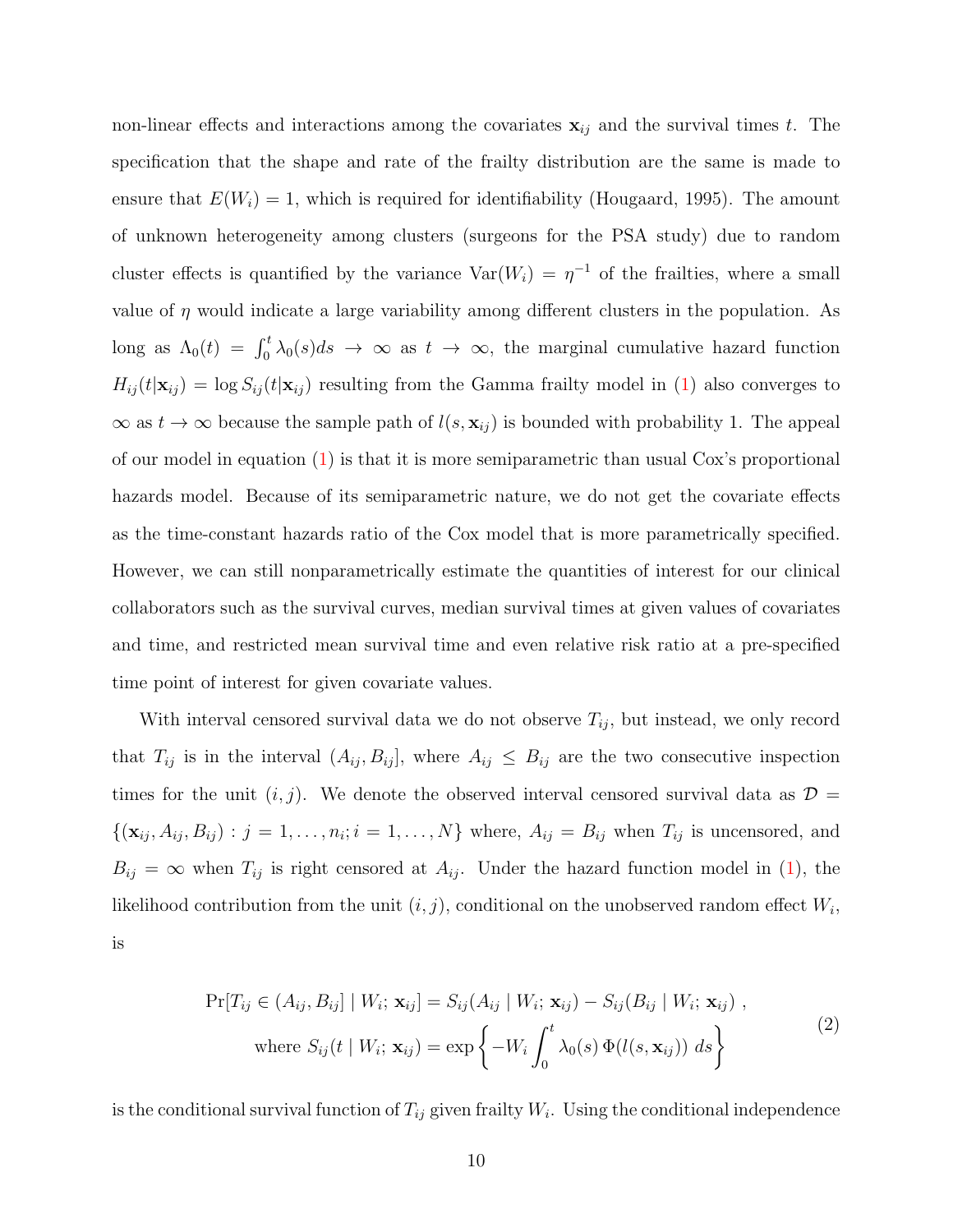of the within-cluster survival times given  $W_i$  and across cluster independence of all survival times, the overall likelihood based on all N clusters is then derived as

<span id="page-10-0"></span>
$$
\prod_{i=1}^{N} \int_{0}^{\infty} \left\{ \prod_{j=1}^{n_i} \Pr[T_{ij} \in (A_{ij}, B_{ij}] \mid W_i; \mathbf{x}_{ij}] \right\} g(W_i \mid \eta) dW_i \tag{3}
$$

after integrating out W<sub>i</sub> with respect to its Gamma $(\eta, \eta)$  density denoted by  $g(\cdot | \eta)$  in [\(3\)](#page-10-0). To fully specify the hierarchical Bayesian formulation of our model, we specify prior distributions of our model parameters as  $p(\eta, \Omega, l, \Psi) \propto p(\eta) \times p(\Omega) \times p(l | \Psi) \times p(\Psi)$ , where  $p(\eta)$  is the marginal prior of the shape (as well as the scale) parameter  $\eta$  of the Gamma $(\eta, \eta)$ frailty density,  $p(\Omega)$  is the prior on the set of unknown parameters  $\Omega$  associated with the parametric baseline hazard  $\lambda_0(\cdot)$ , and  $p(l|\Psi)$  and  $p(\Psi)$  are the priors associated with the SBART model and its hyperparameters.

In all of our examples, we use a default prior for  $\Psi = (\sigma_{\mu}, \gamma, \beta, r_{\alpha})$  which takes  $\sigma_{\mu} =$  $3/(k$ √  $\overline{m}$ ,  $(\gamma, \beta) = (0.95, 2)$ , and  $r_{\alpha} = 10$  where  $\alpha_t \sim \text{Gamma}(1, r_{\alpha})$  in the SBART prior, with the same bandwidth  $\alpha_t$  being used for all branches within a single tree. We use a  $Gamma(a, b)$  prior for  $\eta$ , with  $a, b > 0$  carefully chosen to reflect our prior opinion about the extent to which the cluster effects  $W_i$  can affect the underlying hazard. By default we set  $k=2.$ 

We fit this model using Markov chain Monte Carlo; the primary challenge in implementing the model [\(3\)](#page-10-0) with the model specified above is computational, as even evaluating [\(3\)](#page-10-0) requires numerically evaluating integrals of the form  $\int_0^t \lambda_0(s) \Phi(l((s, \mathbf{x})) ds$ . As such, it is difficult to construct efficient Markov chain Monte Carlo algorithms for sampling from the posterior distribution by working directly with [\(3\)](#page-10-0). We address this by extending the method of Adams et al. (2009) and Fernandez et al. (2016) to augment the  $T_{ij}$ 's by viewing them as the first "accepted" point of a thinned Poisson process; this will allow us to obtain simple updates for the distributions for all of the model parameters. We elaborate on the implementation of this data augmentation (DA) scheme for uncensored survival times in Section 3.1 and extend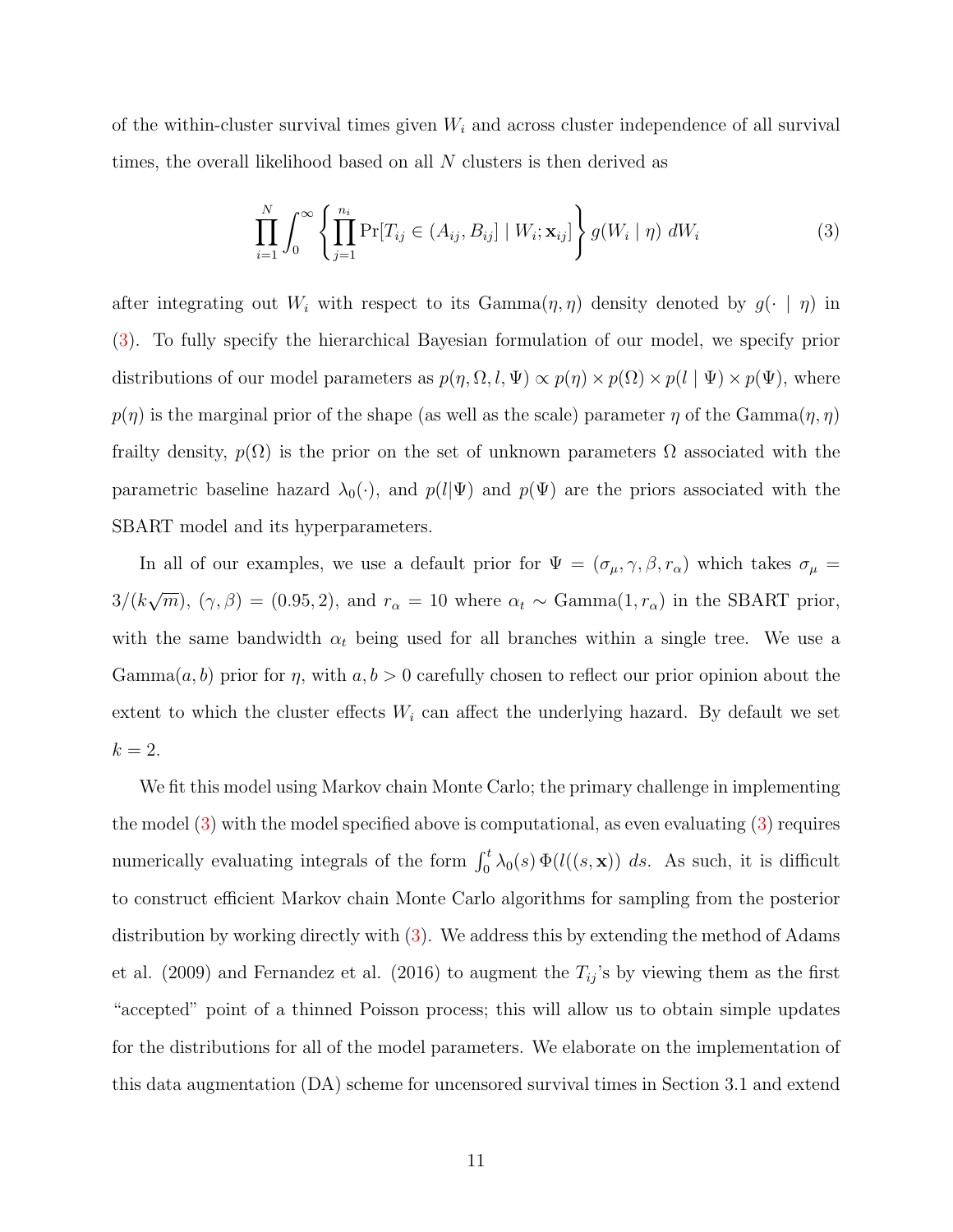it to left-censored, right-censored, and interval-censored survival times in Section 3.2.

#### 3.1 Data augmentation scheme for no-censoring

From the conditional nonparametric hazard function in [\(1\)](#page-8-0) and the corresponding survival function [\(2\)](#page-9-0), it is apparent that the evaluation of the likelihood contribution

<span id="page-11-0"></span>
$$
L_{ij} = W_i \lambda_0(T_{ij}) \Phi(l(T_{ij}, \mathbf{x}_{ij})) \exp\left[-\int_0^{T_{ij}} W_i \lambda_0(s) \Phi(l(s, \mathbf{x}_{ij})) ds\right]
$$
(4)

for each uncensored  $T_{ij}$  case given  $W_i$  requires integrating a time-dependent function  $\lambda_{ij}(s)$  $W_i; \mathbf{x}_{ij} = \lambda_0(s) W_i \Phi(l(s, \mathbf{x}_{ij}))$ ; this involves a nonparametrically modeled function  $l(s, \mathbf{x}_{ij})$ , which varies by the subjects  $(i, j)$ . Having this time-varying  $l(s, \mathbf{x}_{ij})$  inside the integral in [\(4\)](#page-11-0) also prevents us from applying the usual Bayesian backfitting algorithm of Chipman et al. (2010) to update  $l(s, x_{ij})$  given the rest of the parameters. To address these challenges, we use a data augmentation procedure, which introduces additional latent variables  ${G_{ijk}}$  for  $k =$  $1, \dots, m_{ij}$  to ease the posterior computation (that is, by assuring either closed form or standard updates for the conditional posteriors of the parameters). These random latent variables are generated from a Non-homogeneous Poisson Process (NHPP) with intensity  $\lambda_0(s) W_i \{1 - \Phi(l(s, \mathbf{x}_{ij}))\}$  in the interval  $(0, T_{ij})$ . This process can be sampled by first simulating a Poisson process with intensity function  $\lambda_0(s) W_i$  on the interval  $(0, T_{ij})$  and then "thinning" each point with probability  $\Phi(l(s, \mathbf{x}_{ij}))$ . Note that the likelihood of the augmented  $\mathbf{G}_{ij}$ 's simulated via this NHPP is given by

$$
\Pr(\text{ events at } G_{ijk} \text{ for } k = 1, ..., m_{ij}, \text{ and no other events in } (0, T_{ij}) )
$$
\n
$$
= \left[ \prod_{k=1}^{m_{ij}} \lambda_0(G_{ijk}) W_i (1 - \Phi(l(G_{ijk}, \mathbf{x}_{ij})) dG_{ijk} \right] \times e^{-W_i \int_0^{T_{ij}} \lambda_0(s) (1 - \Phi(l(s, \mathbf{x}_{ij}))) ds}
$$
\n
$$
(5)
$$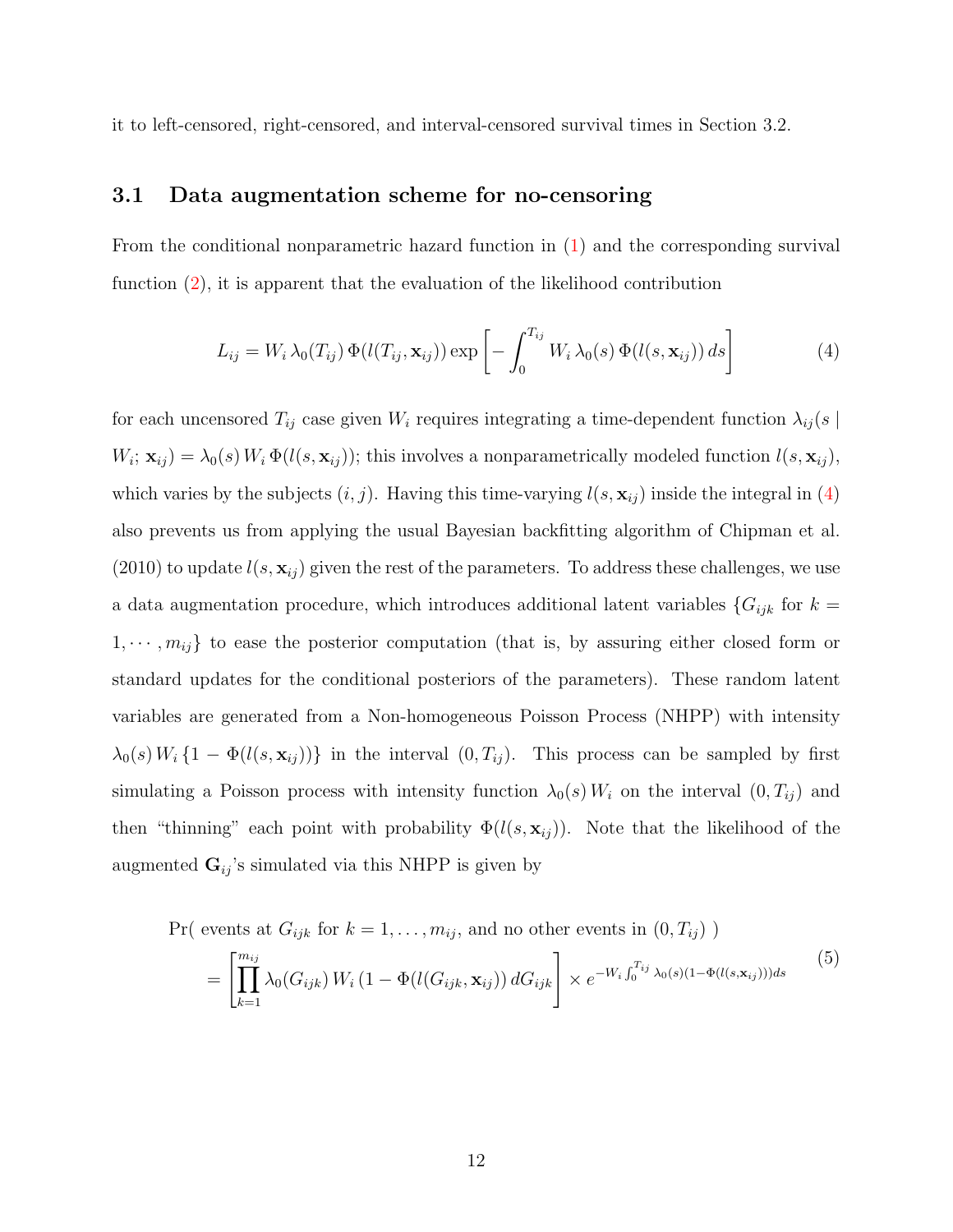Combining this conditional likelihood given  $T_{ij}$  with the likelihood of  $T_{ij}$ , we get

<span id="page-12-0"></span>
$$
\lambda_0(T_{ij}) W_i \Phi(l(T_{ij}, \mathbf{x}_{ij}) \times \prod_{k=1}^{m_{ij}} \lambda_0(g_{ijk}) W_i \Phi(Z_{ijk} \mid l(G_{ijk}, \mathbf{x}_{ij})) \times e^{-W_i \Lambda_0(T_{ij})}, \tag{6}
$$

where  $\Lambda_0(t) = \int_0^t \lambda_0(s) ds$  denotes the baseline cumulative hazard function of the survival times. This likelihood is greatly simplified because it removes the integral  $\int_0^{T_{ij}} \lambda_0(s) \Phi(l(s, \mathbf{x}_{ij})) ds$ by adding to it  $\int_0^{T_{ij}} \lambda_0(s) \{1 - \Phi(l(s, \mathbf{x}_{ij}))\} ds$ , cancelling the  $\Phi(l(s, \mathbf{x}_{ij}))$  term. While we have phrased this data augmentation directly in terms of simulating  $\mathbf{G}_{ij}$  from a distribution which simplifies the integral, it is also possible to view this as a traditional data augmentation algorithm by viewing  $T_{ij}$  as the first "accepted" point from a "thinned" Poisson process with intensity  $\lambda_0(s)$  W<sub>i</sub> and acceptance probability  $\Phi(l(s, \mathbf{x}_{ij}))$ , with  $\mathbf{G}_{ij}$  being the collection of "rejected" points. From this perspective, we are simulating  $G_{ij}$  from its full conditional distribution, and [\(6\)](#page-12-0) gives the joint likelihood of the accepted and the rejected points (Fernandez et al., 2016).

The augmented likelihood in [\(6\)](#page-12-0) is still not ideal because the Bayesian backfitting algorithm of Chipman et al. (2010) requires that the likelihood of  $l(t, x)$  takes the form of a semiparametric Gaussian regression  $Z = l(t, \mathbf{x}) + \epsilon$  with  $\epsilon \sim N(0, \sigma^2)$ ; instead,  $l(t, \mathbf{x})$  enters the likelihood through the probit terms  $\Phi(l(T_{ij}, \mathbf{x}_{ij}))$  and  $1 - \Phi(l(G_{ijk}, \mathbf{x}_{ij}))$ . To accommodate this, we perform another layer of data augmentation using the strategy of Albert and Chib (1993). We introduce truncated normal latent variables  $\{Z_{ijk}; k = 1, \ldots, m_{ij} + 1\}$  such that

$$
Z_{ijk} \sim \begin{cases} N(l(G_{ijk}, \mathbf{x}_{ij}), 1)I(-\infty, 0), & \text{if } k = 1, ..., m_{ij} \\ N(l(T_{ij}, \mathbf{x}_{ij}), 1)I(0, \infty), & \text{if } k = m_{ij} + 1. \end{cases}
$$

After augmenting the  $Z_{ijk}$ 's to the model, we will use the joint likelihood

$$
\prod_{i=1}^{N} \prod_{j=1}^{n_i} \left\{ \lambda_0(T_{ij}) \, W_i \, N(Z_{ij(m_{ij}+1)} \mid l(T_{ij}, \mathbf{x}_{ij}), 1) \times \prod_{k=1}^{m_{ij}} \lambda_0(G_{ijk}) \, W_i \, N(Z_{ijk} \mid l(g_{ijk}, \mathbf{x}_{ij}), 1) \times e^{-W_i \Lambda_0(T_{ij})} \right\}
$$

,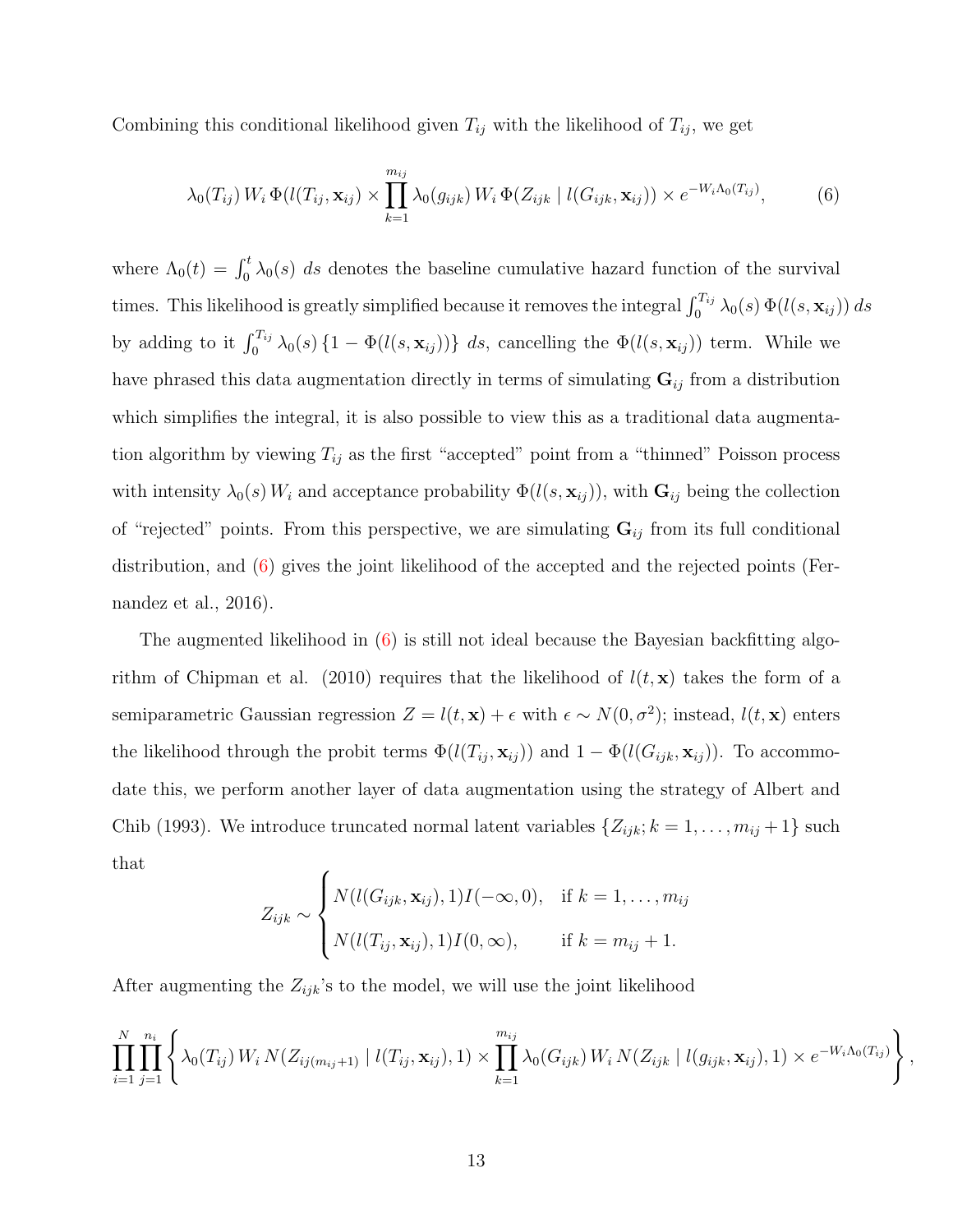where  $N(x \mid \mu, \sigma^2)$  denotes the density of a normal distribution with mean  $\mu$  and variance  $\sigma^2$ . This allows us to utilize the continuous outcome SBART model described by Linero and Yang (2018) by treating the  $Z_{ijk}$ 's as Gaussian responses with variance  $\sigma^2 = 1$ . That is, we apply the Bayesian backfitting approach described by Linero and Yang (2018) to the model  $Z_{ijk} = l(G_{ijk}, \mathbf{x}_{ij}) + \epsilon_{ijk}$  and  $\epsilon_{ijk} \sim N(0, 1)$ , for  $k = 1, ..., m_{ij}$ , and similarly with  $Z_{ijk} = l(T_{ij}, \mathbf{x}_{ij}) + \epsilon_{ijk}$  for  $k = m_{ij} + 1$ .

In addition to updating the function  $l(t, x_{ij})$  using this data augmentation approach, we must also update the frailties  $W_i$ , the parameter of the frailty density  $\eta$ , the parameters  $Ω$  of the baseline hazard  $λ_0(·)$ , and the hyperparameters  $Ψ$  of the SBART model. For the  $\operatorname{Gamma}(\eta,\eta)$  distributed frailties  $W_i,$  the likelihood is proportional to  $W_i^{n_i+\sum_j m_{ij}}$  $e^{-W_i \sum_j N_{0}(T_{ij})}$ and the corresponding conjugate conditional posterior is  $Gamma(\eta + n_i + \sum_j m_{ij}, \eta +$  $\sum_j \Lambda_0(T_{ij})$  where  $n_i$  is the size of the i<sup>th</sup> cluster. For the remaining parameters, we use slice sampling (Neal, 2003). In summary, our data augmentation scheme is based on the following hierarchical specification of the the model, where each line is conditioned on all of the lines above it and all terms within each line are conditionally independent:

$$
(\eta, \Psi, \Omega) \sim p(\eta) p(\Psi) p(\Omega)
$$
  
\n
$$
l \sim \text{SBART}(\Psi)
$$
  
\n
$$
W_i \sim \text{Gamma}(\eta, \eta)
$$
  
\nData:  $T_{ij} \sim \lambda_{ij}(t \mid \mathbf{x}_{ij}, l, W_i, \Omega) \exp\left\{-\int_0^t \lambda_{ij}(s \mid \mathbf{x}_{ij}, l, W_i, \Omega) ds\right\}$   
\n
$$
\{G_{ijk} : k = 1, \cdots, m_{ij}\} \sim \text{NHPP}\{\lambda_0(t) W_i (1 - \Phi(l(t, \mathbf{x}_{ij}))\} \quad \text{for } t \in (0, T_{ij})
$$
  
\n
$$
Z_{ijk} \sim \begin{cases} N(l(G_{ijk}, \mathbf{x}_{ij}), 1)I(-\infty, 0), & \text{if } k = 1, \dots, m_{ij} \\ N(l(T_{ij}, \mathbf{x}_{ij}), 1)I(0, \infty), & \text{if } k = m_{ij} + 1. \end{cases}
$$

The steps of the data augmentation algorithm are summarized in Algorithm [1,](#page-14-0) which also shows how to sample from the NHPP distribution for  $\mathbf{G}_{ij}$ .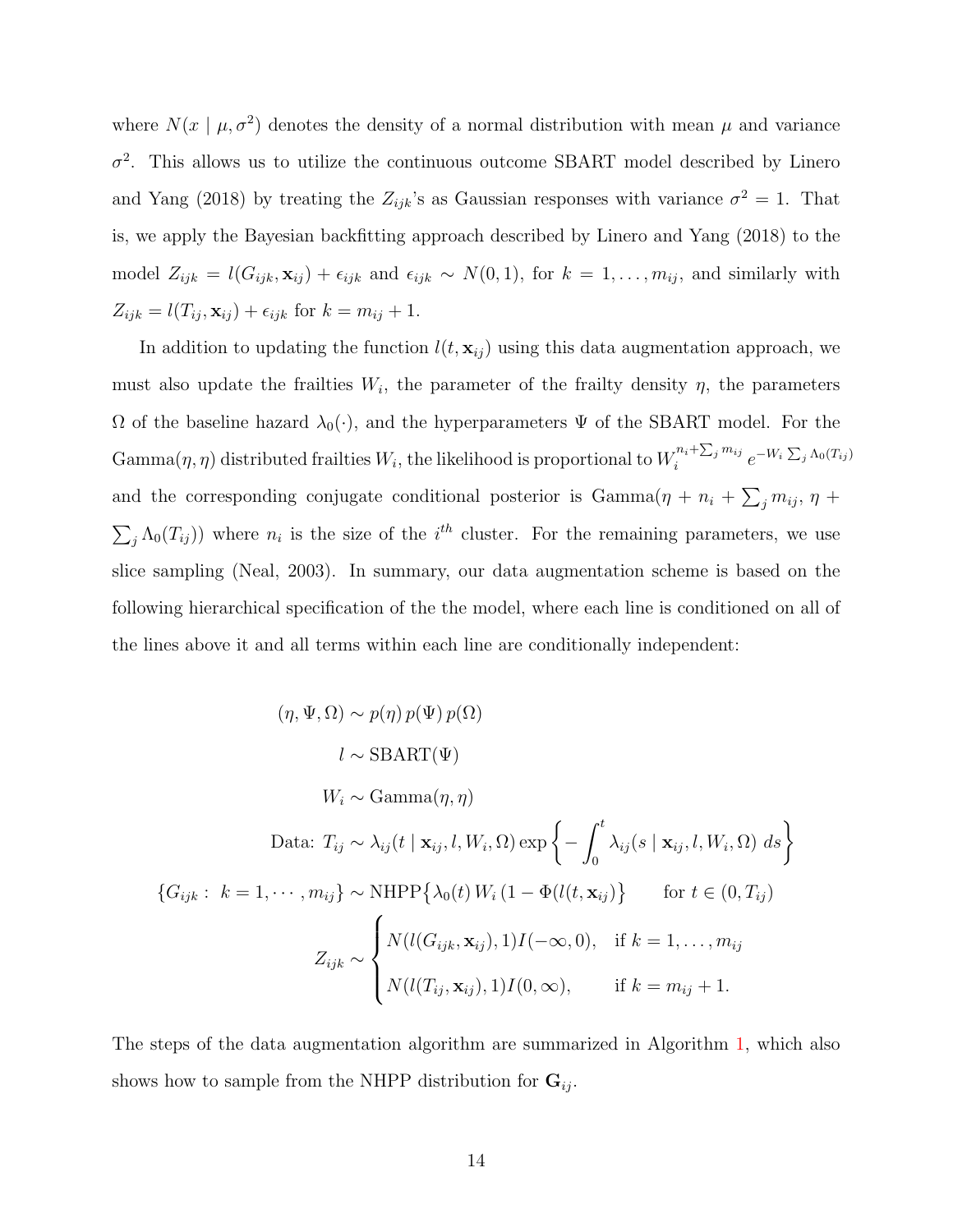<span id="page-14-0"></span>**Algorithm 1** Inference algorithm with clustered and uncensored survival times  $T_{ij}$ .

**Input:** Observed survival times  $T_{ij}$ , and initiated values of  $\Omega$  (baseline hazard parameter), l (SBART),  $\Psi$  (parameters of leaf l),  $W_i$  (frailty variables) and  $\eta$  (shape parameter of the frailty density)

1: for  $m = 1, ..., S$  do 2: for  $i = 1, \ldots, n$  do 3: for  $j = 1, \ldots, n_i$  do 4:  $q_{ij} \sim \text{Poisson}(1; \Lambda_0(T_{ij}W_i))$ 5:  $C_{ij} \sim \text{Uniform}(q_{ij}; 0, \Lambda_0(T_{ij})W_i)$ 6:  $\tilde{G}_{ij} \leftarrow \Lambda_0^{-1}(\frac{C_{ij}}{W_i})$  $\frac{U_{ij}}{W_i}$ 7:  $\mathbf{U}_{ij} \sim \text{Uniform}(q_{ij}; 0, 1)$ 8:  $\mathbf{G}_{ij} \leftarrow {\{\tilde{G}_{ij} : U_{ij} \leq 1 - \Phi(l(\tilde{G}_{ij}, \mathbf{x}_{ij}))\}} = {G_{ij1}, \cdots, G_{ijm_{ij}}\}$ 9:  $Z_{ijk} \sim$  $\int N(l(G_{ijk}, \mathbf{x}_{ij}), 1) I(-\infty, 0), \text{ if } k = 1, ..., m_{ij},$  $N(l(T_{ij}, \mathbf{x}_{ij}), 1)I(0, \infty), \quad \text{if } k = m_{ij} + 1.$ 10: end for 11: Update  $\Omega$  by slice sampling 12: Update l using the Bayesian backfitting algorithm of Linero and Yang (2018) 13: Update  $\Psi$  by slice sampling 14: Update  $\eta$  by slice sampling 15: Update  $W_i$ :  $i = 1, ..., n$  by sampling  $W_i \sim \text{Gamma}(\eta + n_i + \sum_j m_{ij}, \eta +$  $\sum_j \Lambda_0(T_{ij})$ 16: end for 17: end for

While Algorithm [1](#page-14-0) provides the steps of inference and parameter updates with clustered and uncensored survival times  $T_{ij}$ , it does not account for the possibility of censoring. In the next sub-section, we discuss the extension of our model for clustered and (left, right or interval) censored survival times.

#### 3.2 Augmenting  $T_{ij}$  for interval censoring

We now consider the case where  $T_{ij}$  is either right or interval censored. Suppose first that  $T_{ij}$  is censored at  $A_{ij}$ , so that we observe the event  $[T_{ij} \geq A_{ij}]$ . Assuming that the censoring mechanism is non-informative (Kalbfleisch and Prentice, 2002) the targeted likelihood contribution of the event  $[T_{ij} \geq A_{ij}]$  is  $L_{ij}^* = \exp \left[-\int_0^{A_{ij}} \lambda_0(s) W_i \Phi(l(s, \mathbf{x}_{ij})) ds.\right]$  If we augment  $\mathbf{G}_{ij}$  as before from the NHPP with intensity  $\lambda_0(s) W_i \{1 - \Phi(l(s, \mathbf{x}_{ij}))\}$  then the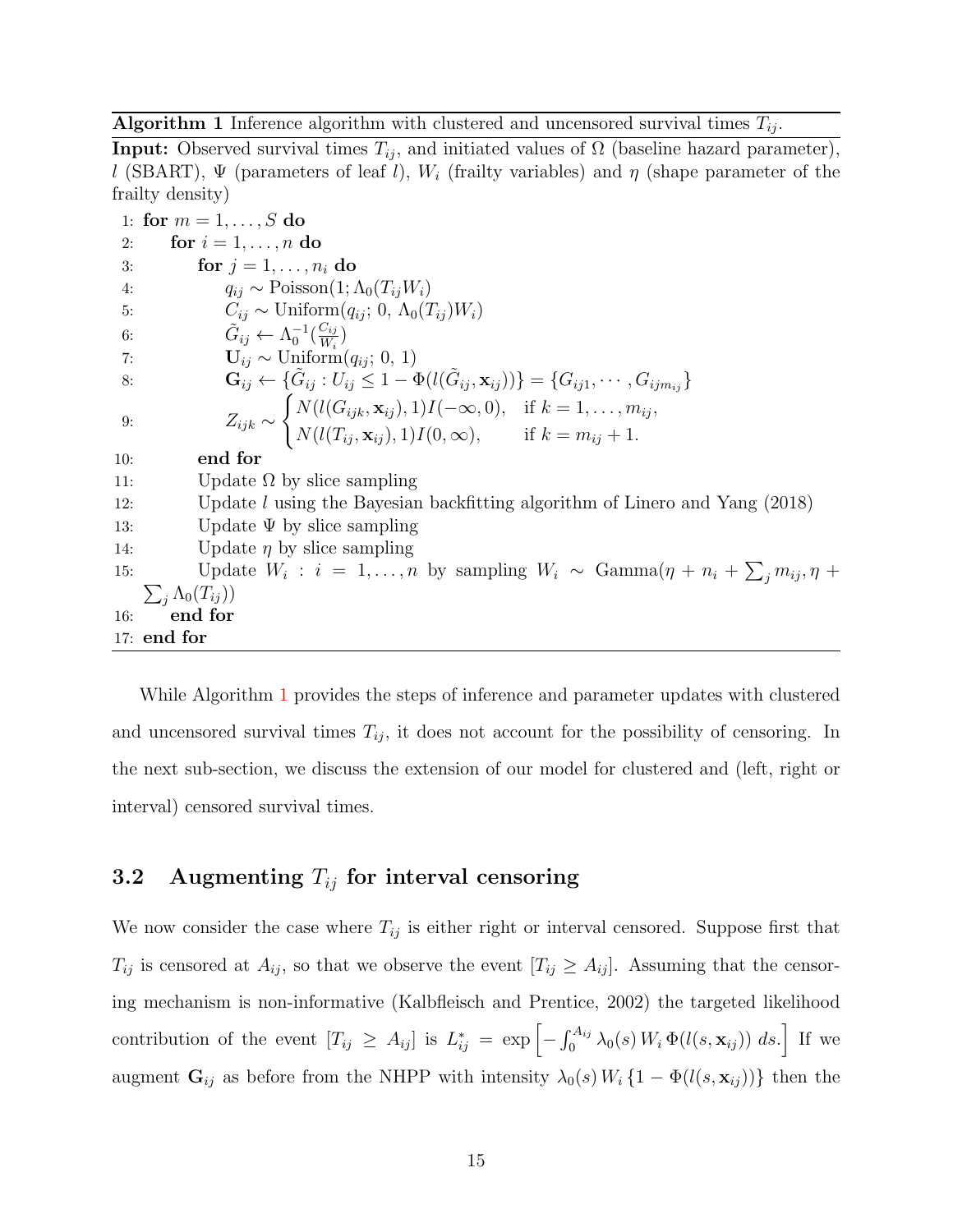corresponding augmented data likelihood contribution is not given by [\(6\)](#page-12-0), but instead by

 $L_i^*$ 

<span id="page-15-0"></span>
$$
{}_{ij}^{*} \times \Pr[\text{ "thinned" events at } \mathbf{G}_{ij}; \text{ no other "thinned" events in } (0, A_{ij}]\}]
$$
\n
$$
= \prod_{k=1}^{m_{ij}} \{ \lambda_0(G_{ijk}) W_i (1 - \Phi(l(G_{ijk}, \mathbf{x}_{ij})) dG_{ijk} \} \times e^{-W_i \Lambda_0(A_{ij})}.
$$
\n
$$
(7)
$$

Hence, we can apply the same data augmentation algorithm as before, where the censored observations contribute [\(7\)](#page-15-0) to the likelihood. To remove the probit terms from the likelihood, we now only simulate  $Z_{ijk} \sim N(l(G_{ijk}, \mathbf{x}_{ij}), 1)I(-\infty, 0)$  and do not simulate a latent variable for  $k = m_{ij} + 1$ . For the right-censored setting, let  $Y_{ij} = T_{ij}$  if  $T_{ij}$  is observed and  $A_{ij}$ otherwise. Then the resulting likelihood after performing both layers of data augmentation is

$$
\prod_{i=1}^{N} \prod_{j=1}^{n_i} \left\{ \lambda_0(Y_{ij}) \, W_i \, N(Z_{ij(m_{ij}+1)} \mid l(Y_{ij}, \mathbf{x}_{ij}), 1) \right\}^{I(Y_{ij}=T_{ij})} \times \prod_{k=1}^{m_{ij}} \lambda_0(G_{ijk}) \, W_i \, N(Z_{ijk} \mid l(G_{ijk}, \mathbf{x}_{ij}), 1) \times e^{-W_i \Lambda_0(Y_{ij})}.
$$

We address interval censoring between  $(A_{ij}, B_{ij}]$  by augmenting the true survival time  $T_{ij}$ ; this also addresses left-censoring by setting  $A_{ij} = 0$ . After augmenting survival time  $T_{ij}$ , we augment  $\mathbf{G}_{ij}$  using the same approach as for when  $T_{ij}$  is observed. The augmented uncensored survival time  $T_{ij}$  can be generated as the smallest event time of a non-homogeneous Poisson process with intensity  $\lambda_0(t) W_i \Phi(l(t, \mathbf{x}_{ij}))$  on the interval  $(A_{ij}, B_{ij}]$  conditional on there being at least one event. An algorithm for augmenting  $T_{ij}$  is given by Algorithm [2.](#page-16-0) The time  $T_{ij}$  is sampled by first running a Poisson process with intensity  $\lambda_0(t) W_i$  on  $(A_{ij}, B_{ij}]$ and then accepting each point u with probability  $\Phi(l(u, \mathbf{x}_{ij}))$ ; this process is then repeated until we have at least one acceptance. To make the algorithm more efficient, we condition the initial draw from  $\lambda_0(t) W_i$  on  $(A_{ij}, B_{ij}]$  to have at least one point. It is important to note here, that the imputation step, as described in Algorithm [2,](#page-16-0) has to be repeated at the beginning of each iteration, for each subject in the dataset, with left-censored or interval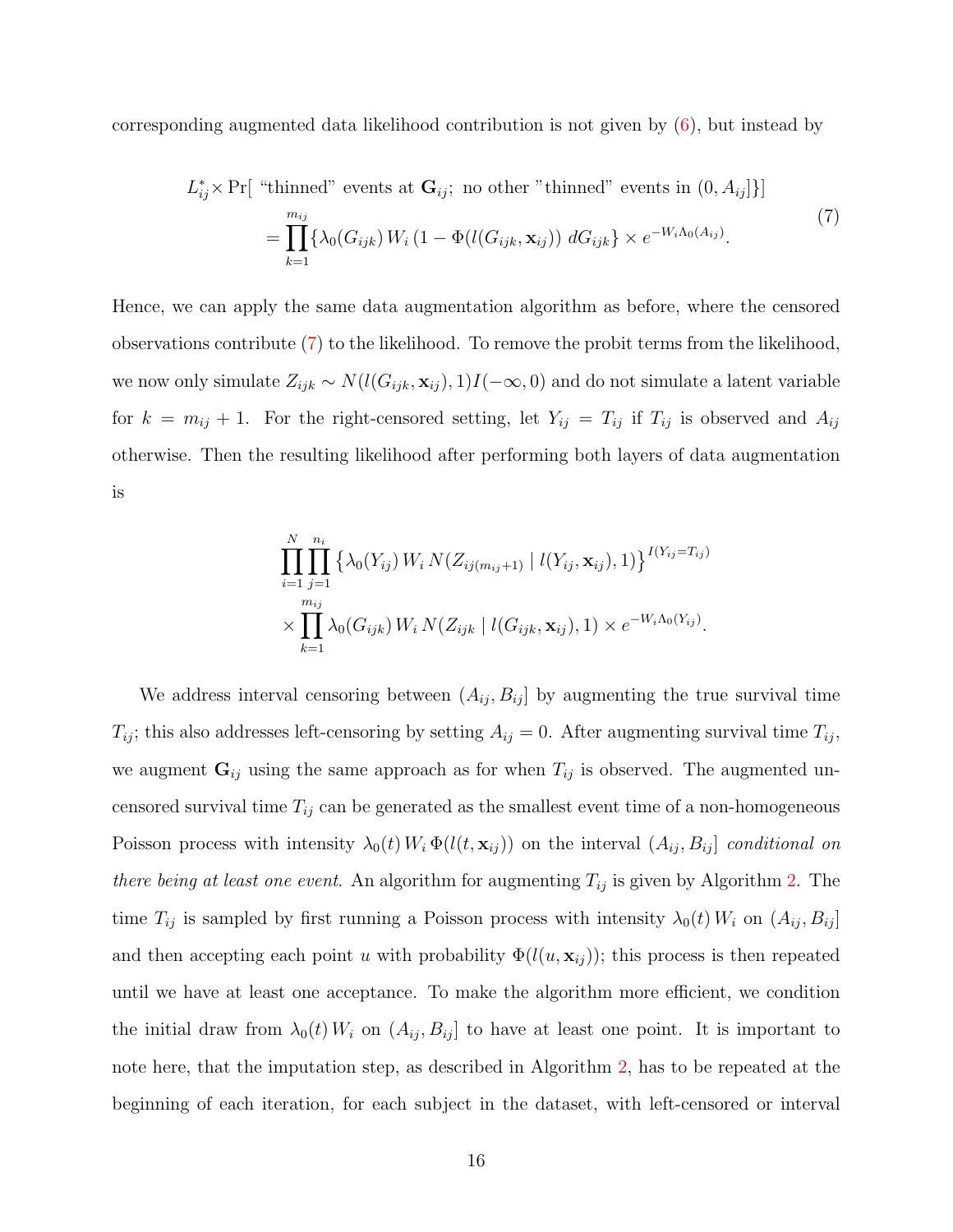<span id="page-16-0"></span>Algorithm 2 Imputation of the survival time for subject  $j$  in cluster  $i$  with interval censored observations  $(A_{ij}, B_{ij})$ 

1:  $m^*_{ij}$  ← 0 2: while  $m_{ij}^* = 0$  do 3:  $q_{ij}^* \sim \text{Poisson}(1; W_i(\Lambda_0(B_{ij}) - \Lambda_0(A_{ij}))) I(q_{ij}^* > 0)$ 4:  $\mathbf{C}_{ij}^* \sim \text{Uniform}(q_{ij}^*; \Lambda_0(A_{ij})W_i, \Lambda_0(B_{ij})W_i)$ 5:  $\tilde{\mathbf{G}}_{ij} = \Lambda_0^{-1}(\frac{\mathbf{C}^*_{ij}}{W_i})$ 6:  $\mathbf{U}_{ij}^* \sim \text{Uniform}(q_{ij}^*; 0, 1)$  $\mathbf{G}_{ij}^* = \{\mathbf{\tilde{G}}_{ij} : U_{ij}^* \leq \Phi(\mathit{l}(\mathbf{\tilde{G}}_{ij}, \mathbf{x}_{ij}))\}$ 8: end while 9: Impute  $T_{ij}^*$  as  $t_{ij}^* = \min\{v : v \in \mathbf{G}_{ij}^*\}$ 

censored survival times.

The algorithms discussed in this section are computationally fast. For example, in our simulation study in section [4](#page-18-0) with clustered interval censored survival data (under setting D) with 10 clusters and fixed cluster size 10, the algorithms took 0.16 seconds for each iteration using unoptimized R code to perform the data augmentation. Similarly, for the PSA data analysis example in Section [5](#page-21-0) with 597 total observations and 9 clusters, the algorithm took only 0.22 seconds for each iteration (all computations were performed on a laptop with Intel(R) core i7 processor and 8GB RAM).

#### 3.3 Computational Considerations

In addition to giving very strong performance across a variety of different problems, methods based on BART are usually more computationally efficient than competing Bayesian nonparametric methods. Several extremely fast implementations of BART exist, including the dbarts and bartMachine packages available on CRAN. A single iteration of the Bayesian backfitting algorithm takes  $O(NT)$  computations to compute a Metropolis-Hastings ratio (each observation is dropped down each tree). This is a substantial improvement computationally over the method of Fernandez et al. (2016), who use a crude/restrictive Gaussian process approximation to avoid an  $O(N^3)$  matrix inversion.

Relative to standard BART models, the main computational difficulty of our proposed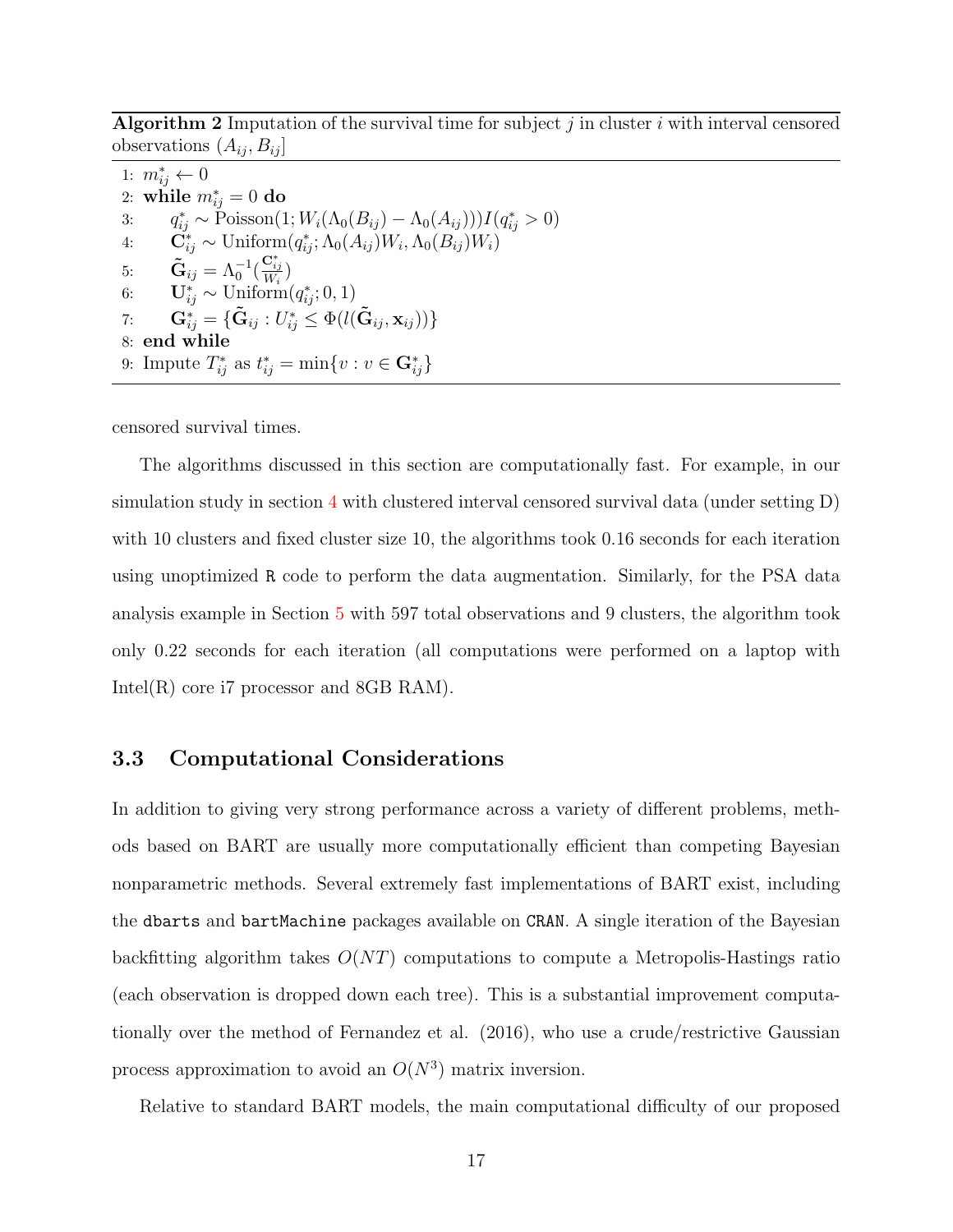approach lies in the size of the augmented dataset, as the  $O(NT)$  complexity per iteration becomes  $O(N_{\text{aug}}T)$  where  $N_{\text{aug}}$  is  $\sum_i n_i + \sum_j m_{ij}$  (assuming no censoring). Hence, the more data that we augment, the slower the computations. While this is not pursued here, this gives additional motivation for choosing a possibly covariate-dependent choice of baseline hazard  $\lambda_0(t \mid x)$ , as if this is a good approximation of the true baseline hazard then we will not need to augment large datasets. An additional computational bottleneck for our approach occurs due to our use of soft trees, which do not permit the same computational shortcuts that standard BART models do. In future work, we hope to develop faster SBART algorithms.

#### 3.4 The Choice of the Baseline Hazard

To this point, we have considered using only an exponential or Weibull specification for the baseline hazard  $\lambda_0(t)$ . Subsequent work by the authors (Linero et al., 2021) gives (among other things) an in-depth examination of the role of the baseline hazard, and develops *covariate-dependent* choices of the baseline hazard  $\lambda_0(t | \mathbf{x})$ . A particularly flexible choice of  $\lambda_0(t \mid \mathbf{x})$  they study takes the baseline hazard function *itself* to be modeled using BART. This allows the user, for example, to shrink our nonparametric model towards a semiparametric Weibull proportional hazards model, or towards a semiparametric Cox proportional hazards model with a flexibly-modeled baseline hazard...

A poor choice of  $\lambda_0(t \mid \mathbf{x})$  has two consequences for our methods. First, if the shape of  $\lambda_0(t \mid \mathbf{x})$  does not match the data well, then the model will compensate by having larger thinning probabilities. This has the consequence of introducing more rejected points into the MCMC scheme, causing inefficient inference. Second, a poor choice of  $\lambda_0(t \mid \mathbf{x})$  results in less statistically efficient inferences than would be obtained with a good choice.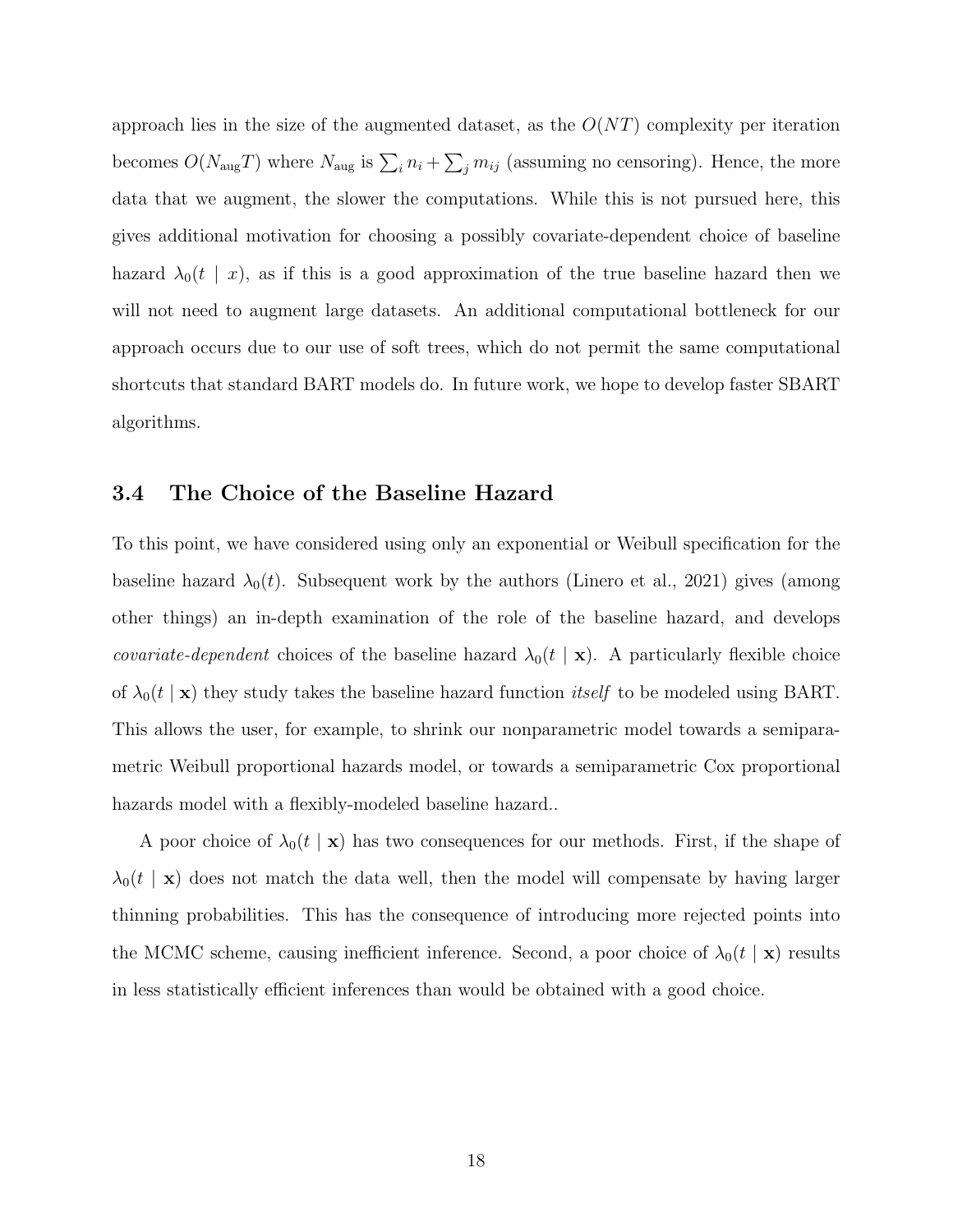### <span id="page-18-0"></span>4 Simulation Study

In this section, we illustrate the applicability of our proposed semiparametric model for survival prediction in situations when the regression relationships between the survival times and the covariates are non-linear and complex. We compare the performance of our model with some of the existing survival regression models with readily available computational packages under 4 different simulation settings:

- 1. Simulation A: Survival times are independent and uncensored.
- 2. Simulation B: Survival times are clustered, but uncensored.
- 3. Simulation C: Survival times are independent, but interval-censored.
- 4. Simulation D: Survival times are both clustered as well as interval-censored (thus mimicking the motivating post-surgery PSA recurrence study).

For each of the above simulation settings, we generate  $M = 20$  replicates of training datasets, each with  $n = 100$  subjects, with a subject-specific 5-dimensional covariate vector  $x =$  $(x_1, x_2, x_3, x_4, x_5)$  drawn from a unit hyper-cube. We first describe the simulation model we use to generate independent and uncensored survival times (for Setting A) and then proceed to describe the extension of this data generation scheme to simulate clustered or/and intervalcensored survival times (for Settings B, C and D).

Data generation scheme: We use the common test function

$$
f_0(\mathbf{x}) = 10\sin(\pi x_1 x_2) + 20(x_3 - 0.5)^2 + 10x_4 + 5x_5
$$

that includes non-linearity and interaction effects among five covariates  $(x_1, \ldots, x_5)$ . The function  $f_0$ , proposed initially by Friedman (1993), has non-linear dependence on the first three variables  $x_1, x_2$  and  $x_3$ , linear dependence on  $x_4$  and  $x_5$ , and incorporates a non-linear interaction between  $x_1$  and  $x_2$ . For the  $i<sup>th</sup>$  subject under simulation A, independent survival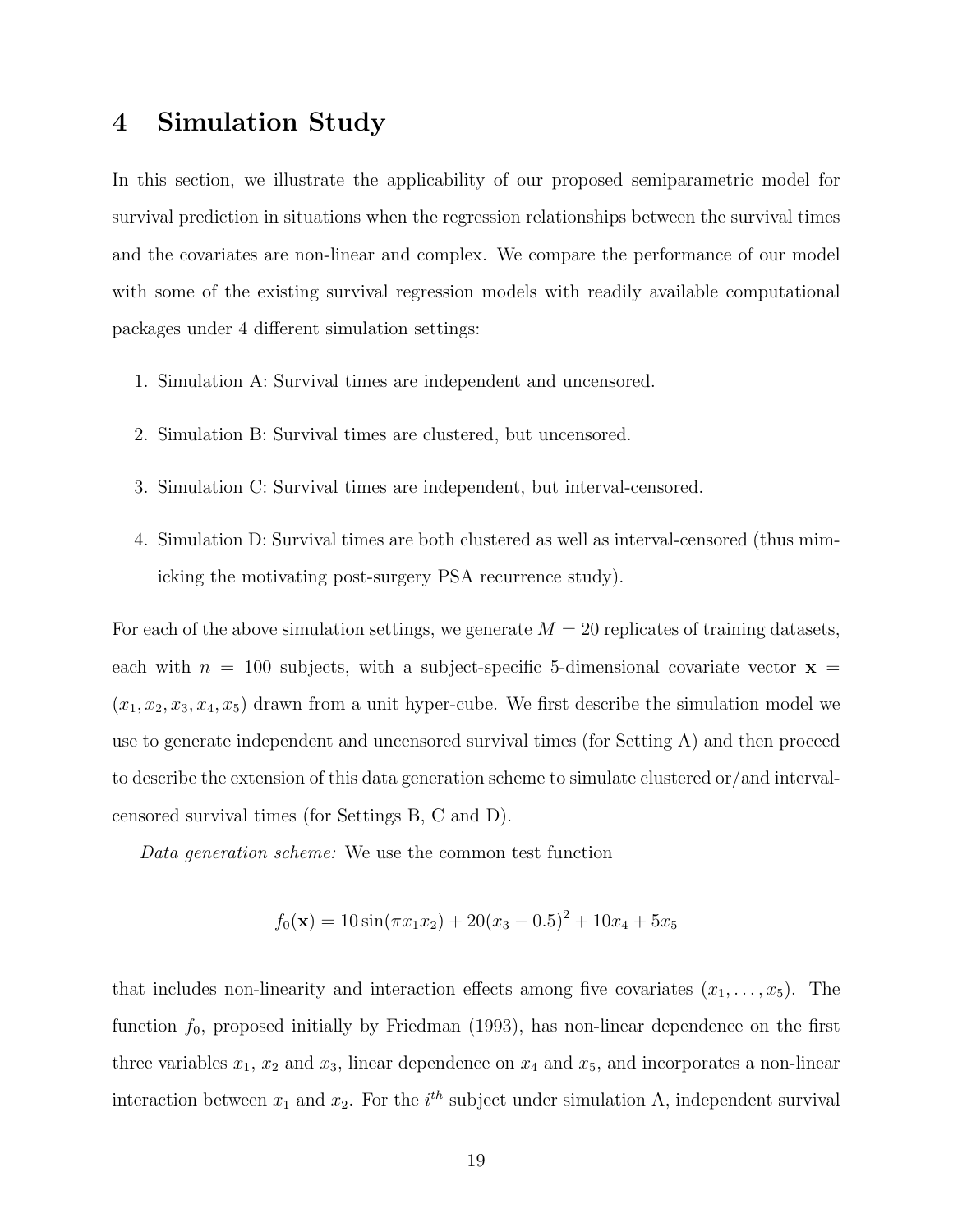times  $T_i$  are generated from a Gamma distribution with shape parameter  $\lambda_i = f_0(\mathbf{x}_i)$  and rate parameter = 6. The observed independent survival data under setting A is  $\{x_i, T_i : i =$  $1, \ldots, n$ . Predicted survival probabilities are evaluated at a grid of 10 time points, for each of  $n^* = 100$  independent subjects in a test dataset generated in the same fashion as the training data. Under simulation setting B, each of our  $M = 20$  replicated training datasets consists of  $N = 10$  clusters, with fixed cluster size  $n<sub>i</sub> = 10$ . We simulate a cluster specific random effect  $W_i \sim$  Uniform $(0, 0.2)$  and simulate the survival time for the  $(i, j)$ <sup>th</sup> subject as  $T_{ij} \sim \text{Gamma}(\lambda_{ij}, 6)$ , where  $\lambda_{ij} = f_0(\mathbf{x}_{ij}) + W_i$ . Under simulation setting B, we observe  $\{\mathbf x_{ij}, T_{ij} : i = 1, \ldots, N, j = 1, \ldots n_i\}.$ 

From the independent survival times  $T_i$  (generated as in setting A), we obtain interval censored survival times  $(A_i, B_i]$  (for Simulation C) as follows:

- Generate  $K_i \sim \text{Poisson}(T_i)$
- Set  $A_i = I(K_i = 0) + V_i^{\frac{1}{K_i}} \times T_i \times I(K_i > 0)$ , where  $V_i \sim$  Uniform $(0, 1)$  and  $I(\cdot)$  is an indicator function.
- Set  $B_i = T_i + R_i$ , where  $R_i \sim$  Exponential(1).

This ensures that the censoring mechanism is non-informative. Thus, each replicate of the simulated interval censored survival dataset under setting C is  $\{\mathbf x_i, A_i, B_i : i = 1, \ldots, n\}.$ Finally, clustered and interval censored survival times  $\{(A_{ij}, B_{ij}]; i = 1, \cdots N, j = 1, \cdots n_i\}$ (for simulation D) are obtained following the same interval censoring mechanism as above, except now, the censoring is introduced after simulating the clustered survival times  $T_{ij}$  (as was obtained for simulation setting B).

Evaluation of model parameters: The proposed semiparametric model for survival prediction is fitted to the simulated data in each setting, using a constant baseline hazard  $\lambda_0(t) = \Omega$ , that is, assuming that the baseline distribution of the survival times is Exponential with rate  $\Omega$ . We assign  $\Omega$  a conjugate and relatively non-informative Gamma prior with the shape and the rate hyper-parameters estimated from the data. For analyzing clustered survival times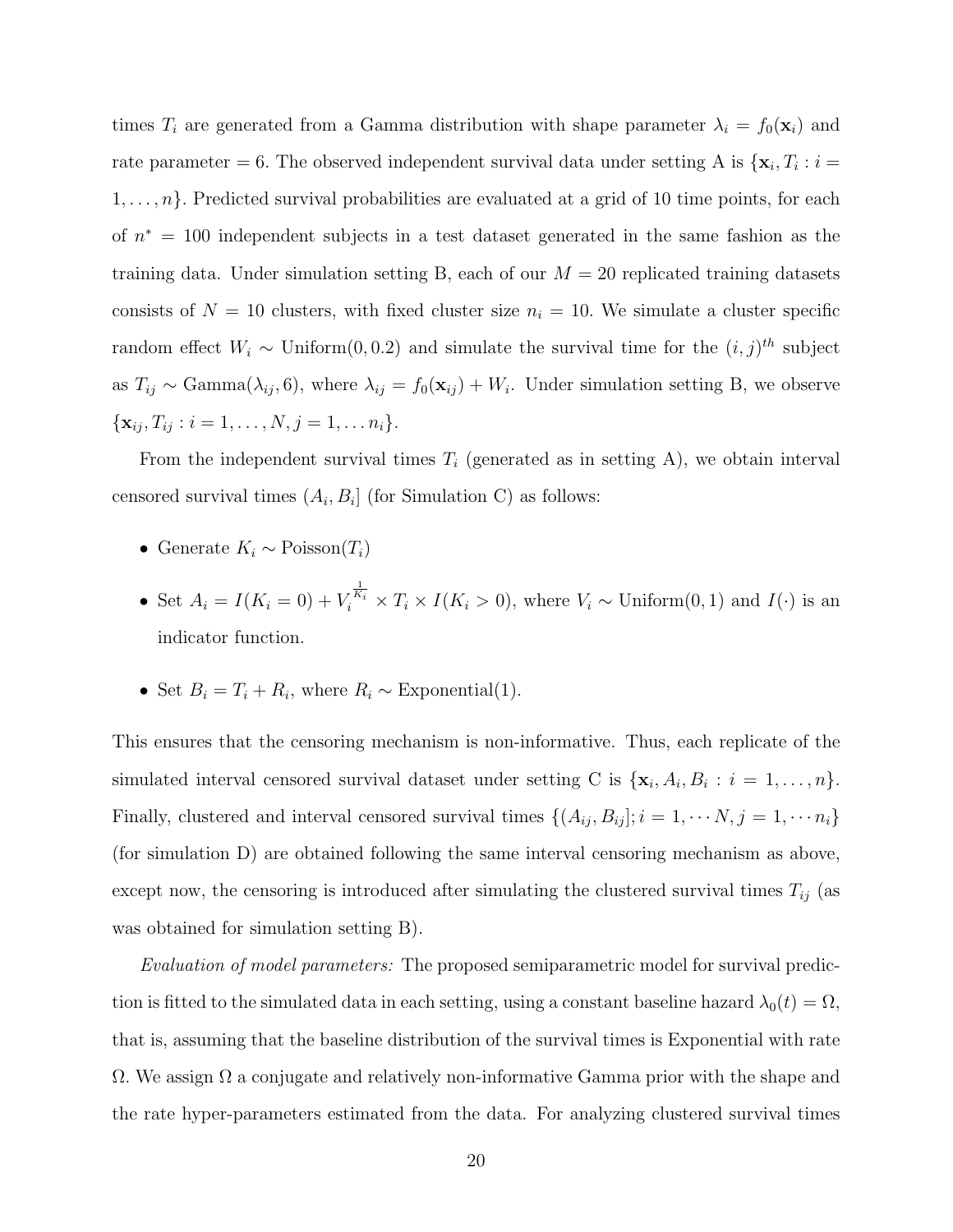(as in simulation settings B and D), the cluster-specific random effects  $W_i$  are assumed to follow a Gamma distribution with equal shape and rate parameter  $\eta$ . Note that the amount of unobserved heterogeneity in the population due to the random cluster effect is quantified by the variance  $\eta^{-1}$  of the frailty  $W_i$ , where a smaller value of  $\eta$  indicates a larger cluster effect on the hazard function. However, it is reasonable to believe that the multiplicative effect of the frailties on the estimated hazard function will likely be within 25%. This is ensured by assigning  $\eta$  a Gamma $(4, 0.01)$  prior, which allows a probability of less than 0.5% for the frailties to influence the hazard function by more than 25%. A brief analysis of the model sensitivity to different values of the hyperparameter  $\eta$  has been discussed in section [5.](#page-21-0) The SBART component of our model (*l*) uses a default prior described by Linero and Yang (2018) with 50 trees; we find that this default performs reasonably for the survival setting.

We compare our proposed SBART-based semiparametric model for survival prediction with parametric Accelerated Failure Time (AFT) models, Bayesian Generalized AFT model (Zhou et al, 2017), frequentist proportional hazards model, random survival forests, and a semiparametric Bayesian proportional hazards model. The parametric AFT models have been fitted using Weibull distributions for the survival times. The Bayesian generalized AFT model (Zhou et al, 2017) as implemented by the frailtyGAFT function in the R package SpBayesSurv allows for a non proportional hazards model with arbitrary censoring, and the semiparametric proportional hazards model (Zhou et al, 2020) as implemented by SpBayesSurv package in R uses the transformed Bernstein Polynomial for fitting the baseline hazard functions and independently distributed Gaussian frailties to model the within cluster association for the clustered survival data (for simulations B and D). Another related model which we could have considered for comparison is the proportional hazards model of Henschel et al. (2009), which can be fit in the spatsurv, spatsurv, and R2BayesX packages.

All Bayesian models were fitted using 2500 burn-in and 2500 sampling iterations. Monte Carlo approximation of the root mean squared error of survival prediction of the  $j =$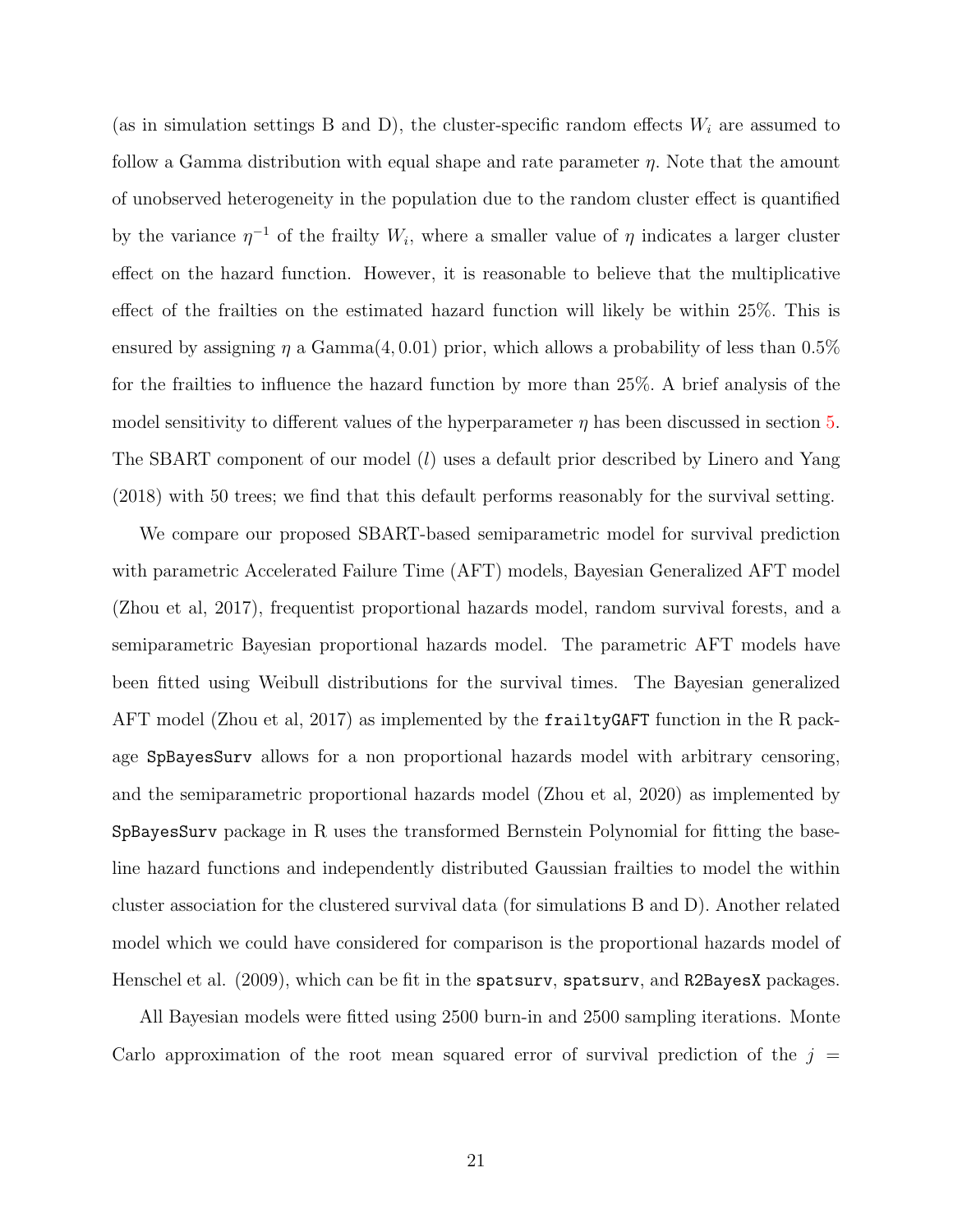$1, 2, \dots, M = 20$  replicate is obtained as

$$
R\hat{M}SE_j = \sqrt{\frac{\sum_{i=1}^{n^*} \sum_{g=1}^{10} \{S(t_g \mid \mathbf{x}_i) - \hat{S}(t_g \mid \mathbf{x}_i)\}^2}{n^* \times 10}},
$$

where  $S(t_g | \mathbf{x}_i)$  and  $\hat{S}(t_g | \mathbf{x}_i)$  are respectively the true and the predicted survival probabilities at time point  $t_g$  for the i<sup>th</sup> subject of the test-dataset, having covariate vector  $\mathbf{x}_i$ . For the Bayesian procedures,  $\hat{S}(t_g | \mathbf{x}_i)$  is taken to be the posterior mean of  $S(t_g | \mathbf{x}_i)$ . Performances of the different methods are compared on the basis of the average root mean squared error, obtained from the 20 replicated simulations and the results are reported in Table [1.](#page-22-0)

As seen from Table [1,](#page-22-0) among the methods considered, our proposed model performs the best in predicting survival functions in terms of the average root mean squared error. It has also been shown that our model is easily implementable with clustered and/or intervalcensored survival data. It is worth mentioning here that we found a number of computational packages in R, (for example, parfm, frailtypack) which, although have been built for survival regression models, give frequent issues with parameter convergence and likelihood optimization, especially when the regression relationships among the survival times and the other covariates are complex and non-linear.

## <span id="page-21-0"></span>5 Application: Prostate Surgery Study

A practical example of interval-censored clustered survival data is any medical follow-up study to to compare the survival functions of the time to prostate specification antigen (PSA) recurrence for competing surgery techniques to remove prostate (Barbash and Glied, 2010). PSA level in the blood, immediately following surgery, is 0.0 ng/ml; time to PSA recurrence is defined as the time after surgery when the PSA level in the blood exceeds 0.2 ng/ml. Since continuous monitoring of PSA is not feasible, and the level of PSA in the blood can only be determined via blood tests (typically every 3 to 6 months after surgery), the exact time to PSA recurrence is often interval-censored between consecutive post-surgery visits to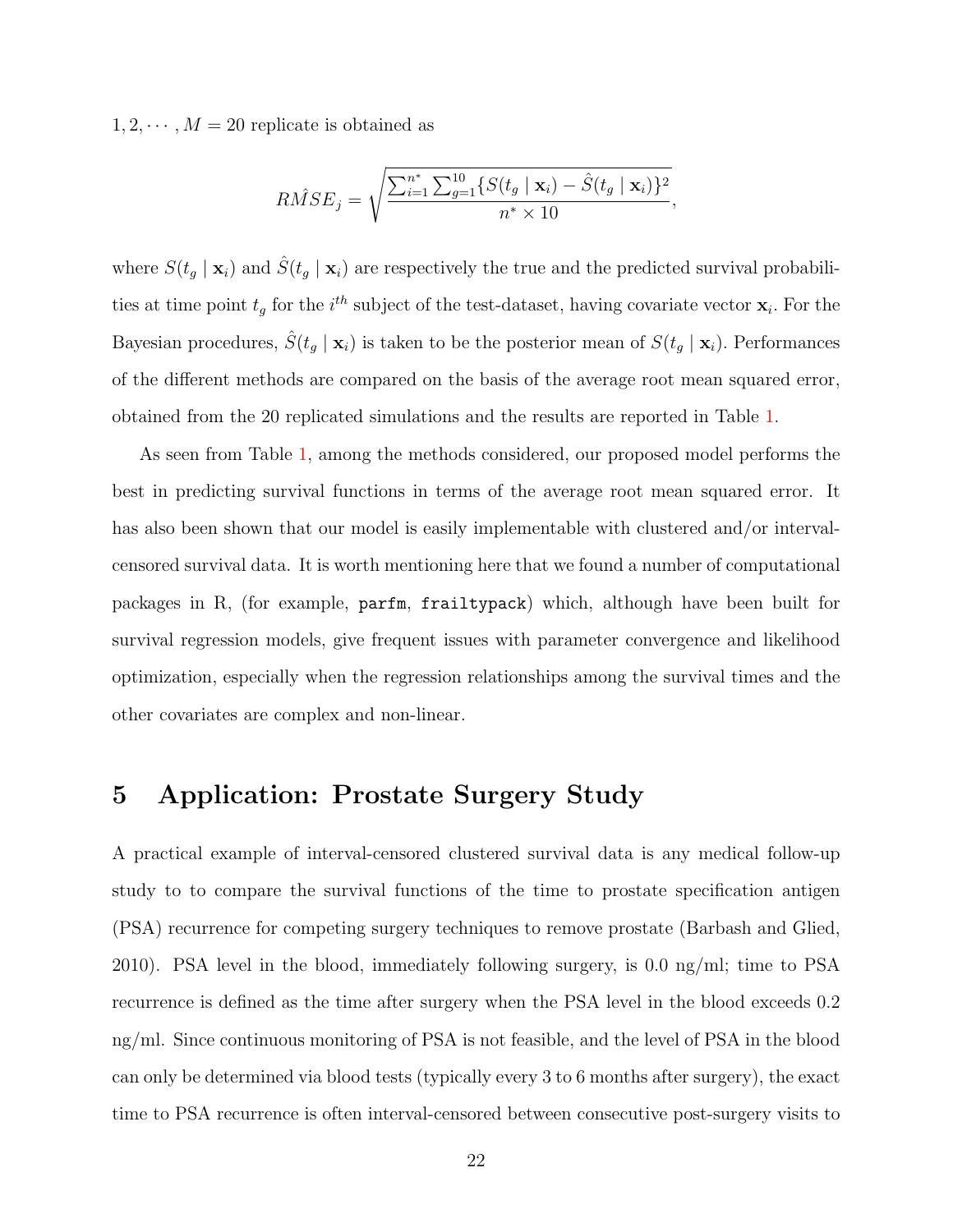<span id="page-22-0"></span>

|                                          | Simulation A  | <b>Simulation B</b> | Simulation C       | Simulation D       |
|------------------------------------------|---------------|---------------------|--------------------|--------------------|
| Methods                                  | (independent, | (independent,       | <i>(clustered)</i> | (clustered         |
|                                          | uncensored)   | interval-censored)  | uncensored)        | interval-censored) |
| Parametric AFT                           | 0.7785        | 0.8793              | 0.4366             |                    |
| Bayesian generalized AFT                 | 0.1343        | 0.1198              | 0.1343             | 0.1054             |
| Random survival forest                   | 0.1798        |                     |                    |                    |
| Frequentist PH                           | 0.1621        |                     | 0.1313             |                    |
| Semiparametric survival model with SBART | 0.1038        | 0.1106              | 0.1063             | 0.0944             |
| Semiparametric Bayesian PH               | 0.1403        | 0.1229              | 0.1418             | 0.1211             |

Table 1: Simulation results based on 20 replicates of data comparing Monte Carlo estimates of average Root Mean Squared Error (RMSE) obtained from fitting the parametric accelerated failure time (AFT) model with a Weibull distribution for the log survival times, a random survival forest, a Bayesian Generalized AFT model (Zhou et al, 2017), frquentist proportional hazards (PH) model, the proposed semiparametric survival model based on SBART while assuming Gamma frailty and a constant baseline hazard function and a semiparametric Bayesian PH model with Gaussian frailties, and transformed Bernstein polynomials for the baseline hazard.

the clinic. Also, these survival times are typically clustered within each surgeon/clinic. The main analysis goal of this study is to compare surgery technique groups as well as possible baseline characteristics such as (i) age at surgery (continuous); (ii) number of positive cores (continuous, range 0-17); (iii) Gleason score regarding how the cancer cells are arranged in the prostate (less aggressive or more aggressive cancers); (iv) surgical margin (negative or positive); and (v) pT stage (not spread or spread). However, due to some errors in the coding of the some of the confounding variables and due to the confidentiality issues, the results of the analysis of the original study cannot be presented at this point. To circumvent this problem, for illustrative purposes and to allow replication of the results using our method, we have created a simulated dataset designed to replicate many of the salient features of the original study. This simulated dataset preserves the number of patients  $(n = 597)$ , number and average sizes of clusters (approximately 9 and 66), and number and types of covariates, as well as the performance of our approach relative to competing methods in terms of LPML (our procedure performs better on the real study relative to other methods than it does on the simulated data). However, because it is a simulated dataset and the original dataset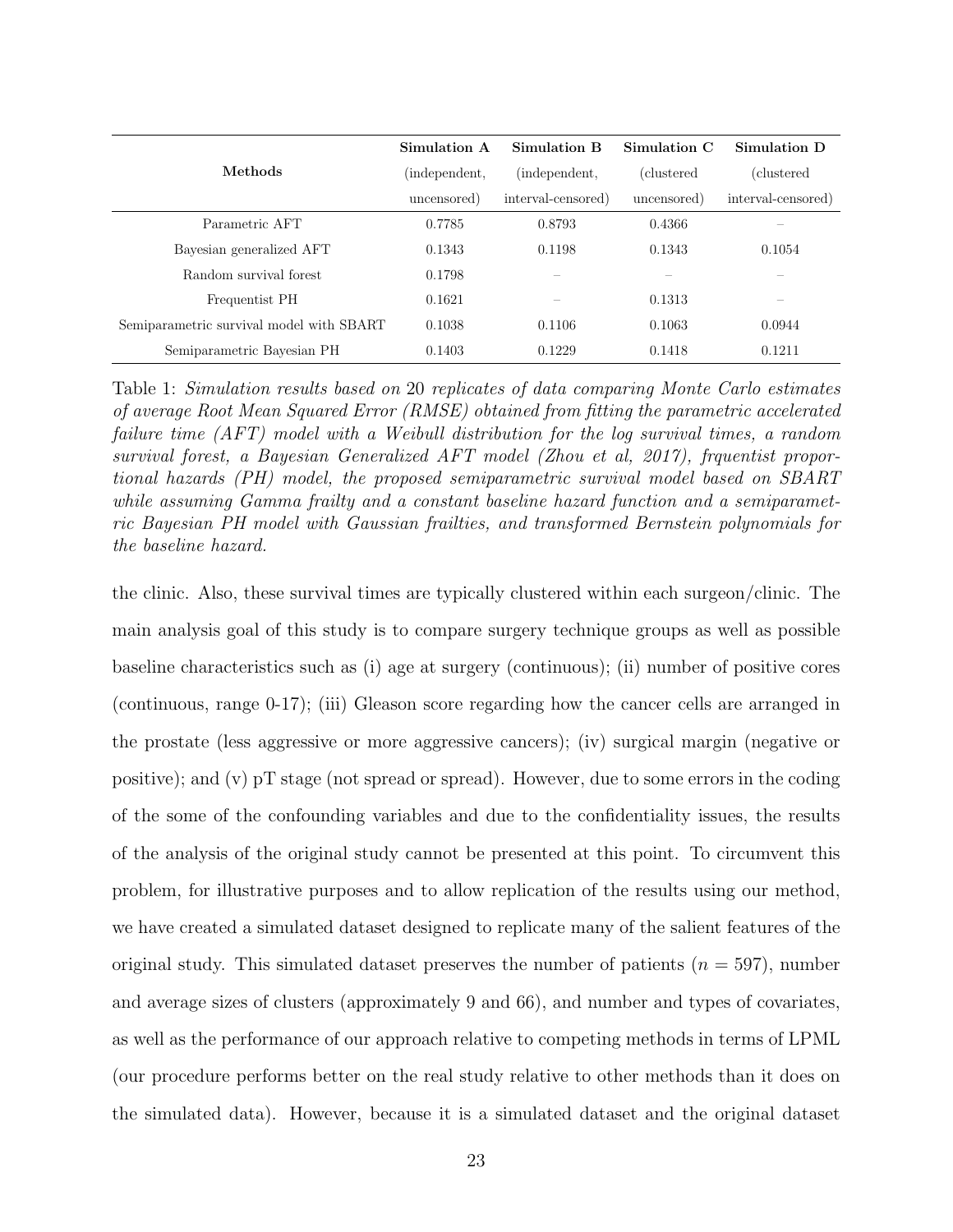had coding errors in it, we must emphasize that the analysis results of this paper cannot be interpreted as either the observed or estimated effects of the types of surgery. The simulated data does not preserve the effect sizes, and we have blinded all of the confounding and treatment variables with the labels  $X_1, \ldots, X_6$ .

Figure [2](#page-25-0) shows the estimated survival curves of times to recurrence of PSA for patients with varying values of the covariates  $X_2, \ldots, X_4$  (corresponding, in some order, to surgery technique, surgical margin, and pT stage) with  $X_1 \equiv 1$  and the two continuous covariates  $X_5$  and  $X_6$  fixed at their median values. We see that the highest survival times are obtained when each of the is set to 0, with reasonable consistent drops in survival probability at each time as we change  $X_j$  from 0 to 1.

To assess more fully the effect of each covariate and evaluate potential interactions, we analyze the effect of surgery technique and other covariates on the time to PSA recurrence using the difference in restricted mean survival time caused by varying the covariate values. Restricted mean survival time (RMST) at a pre-specified time point of interest,  $\tau$  is defined as RMST( $\tau$ ) =  $E[\min(T, \tau)] = \int_0^{\tau} S(u) du$ , where T is a non-negative random variable representing the time to event of a particular individual and  $S(\cdot)$  is the associated survival function. Inference based on RMST has recently gained popularity, especially due to its ability to summarize survival profiles with non-proportional hazards. Figure [3](#page-26-0) shows the differences in RMST to PSA recurrence for different combinations of three binary covariates (surgery technique, surgical margin, and pT stage) for a patient who had a "more aggressive" prostate cancer (Gleason score  $= 1$ ) with 3 positive cores and had undergone a prostate removal surgery at 64 years of age. The variable with the weakest effect on RMST is  $X_3$ , which is always estimated to be less than 7 months; the other variables have maximal effects ranging from 10 to 18 months. For variables  $X_2$  and  $X_4$ , the difference in RMST profiles does not appear to interact strongly with the other variables, whereas for  $X_3$  we see that the profile differs across levels of  $X_2$  and  $X_4$ . It should be noted that, for the sake of brevity, here we present the estimated survival functions for only certain specific covariate combinations,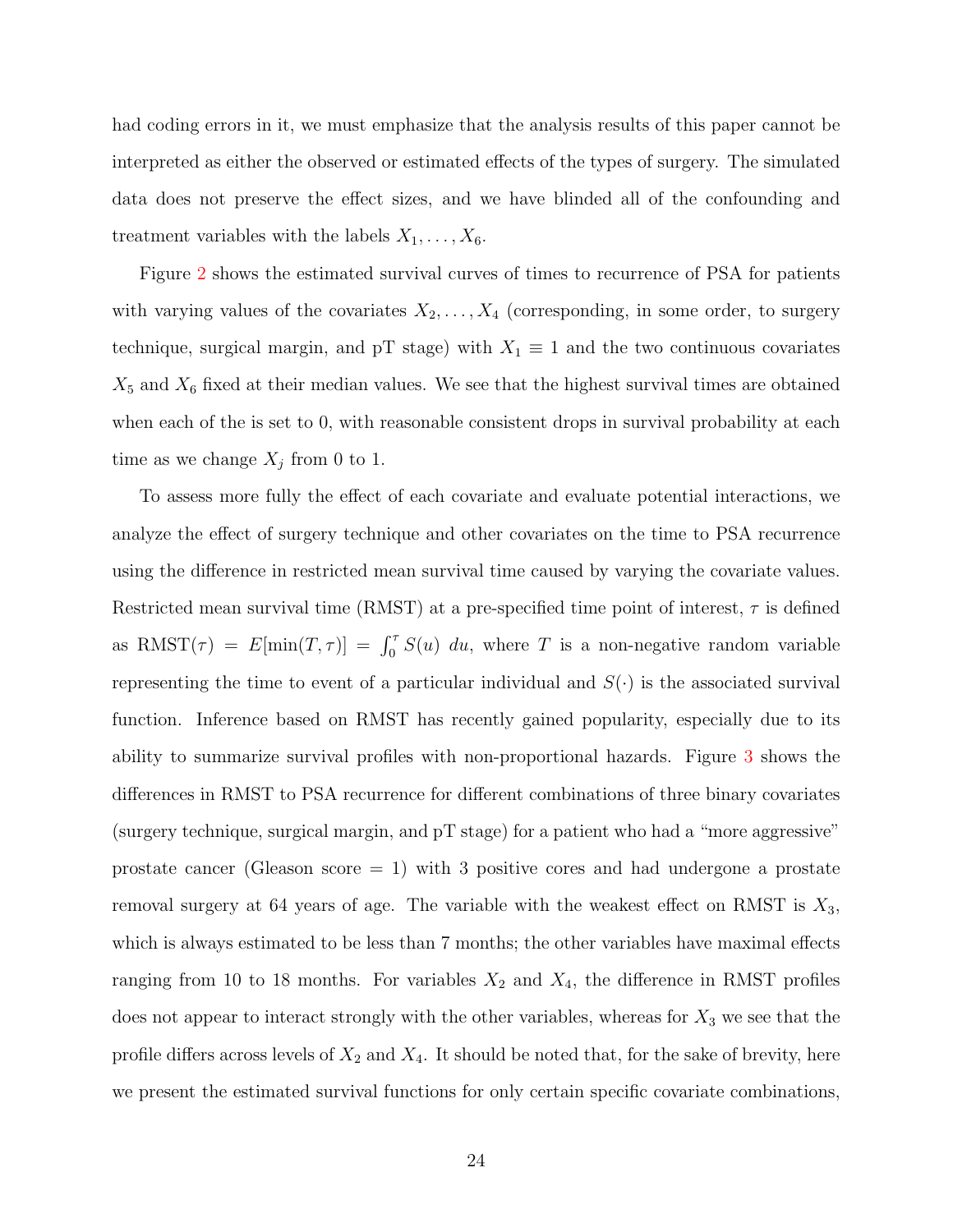however, similar analysis and detailed interpretations can be obtained for all other covariates of interest.

Our SBART based semi-parametric model, when fitted to the PSA data set yields the maximum LPML value (−461.39) as compared to Zhou et al's (2017) Generalized AFT model with non-proportional hazards (LPML: −480.19), a semi-parametric proportional hazards model (LPML: −471.81), a semi-parametric proportional odds model (LPML: −473.35) with a transformed Bernstein Polynomial for the baseline hazard function, and a semiparametric AFT model (LPML: −478.32). These competing methods were fit using the spBayesSurv package in R. This further establishes the goodness of fit of our proposed model for analyzing clustered interval censored survival data with possible non-proportional hazards.

For the sake of judging the model sensitivity to different hyperparameters, we carried out the PSA data analysis on the original dataset while assigning prior distributions Gamma(5, 0.01), Gamma(10, 0.01), Gamma(7, 0.05) and Gamma(4, 0.05) to the hyperparameter  $\eta$ . Note that all the prior choices considered, allow the multiplicative cluster effects to be large (75%). We observed a maximum change of only 4.9% in the predicted survival probabilities of prostate cancer patients who had undergone prostate removal surgeries, the maximum effect of the hyperparameter choice being observed at around 80 months from the time of surgery. This might be attributable to the fact that the motivating dataset only has a few observations with survival times larger than 80 months from the date of surgery. This leads us to conclude that our SBART based semi-parametric model for clustered, interval censored survival data is robust and will perform consistently for any reasonable choice of the hyperparameter  $\eta$ .

### 6 Concluding remarks

In this article, we have introduced a robust and flexible semiparametric model for clustered, interval-censored survival data under the BART framework. This was accomplished by mod-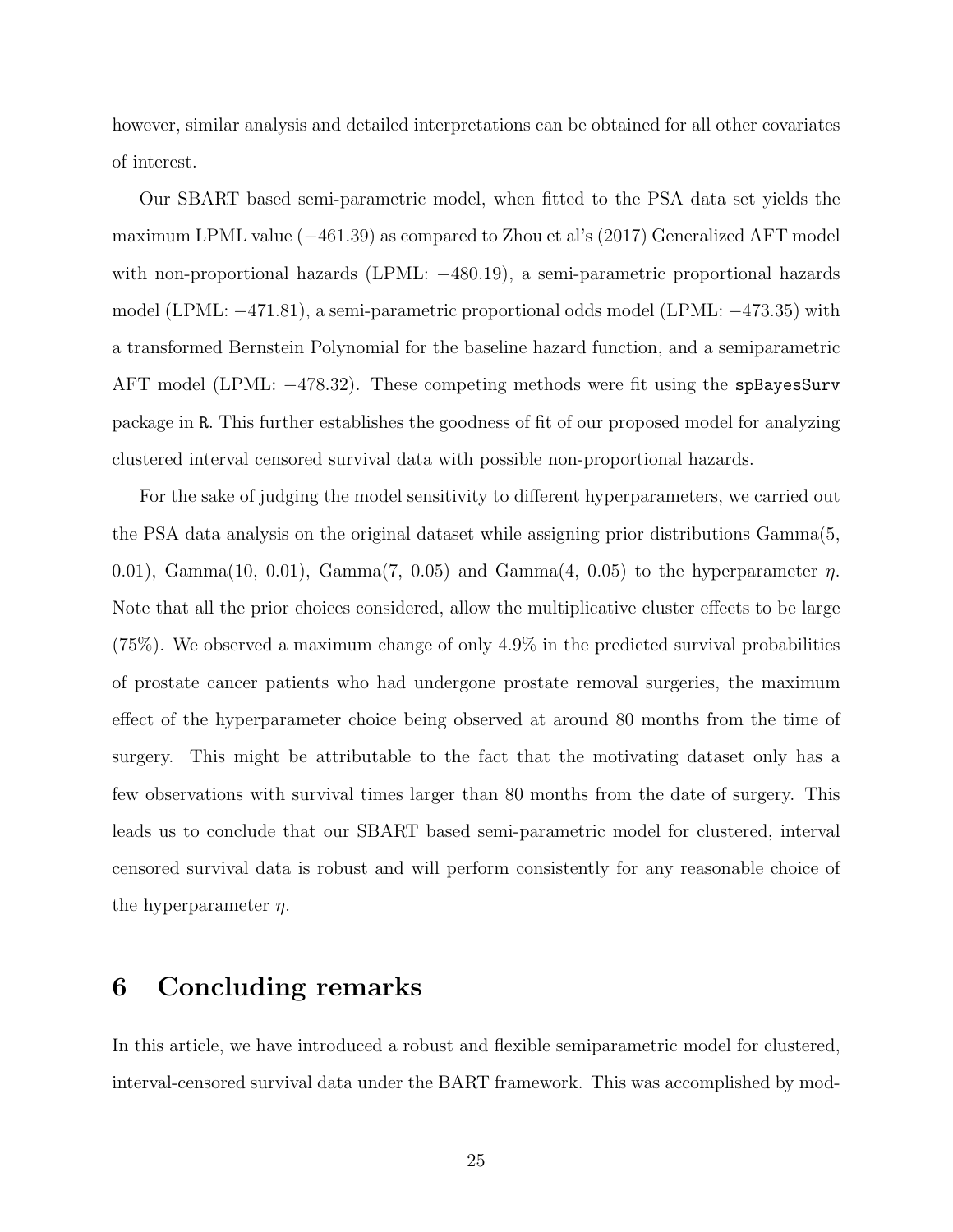<span id="page-25-0"></span>

Figure 2: Estimated survival curves for time to PSA recurrence for a subject who had "more aggressive" prostate cancer (Gleason score  $= 1$ ) with 3 positive cores and had undergone a prostate removal surgery at 64 years of age. Covariates shown in the legend correspond to one of two surgical techniques, Surgical margin (positive or negative) and pT stage (Spread or Not spread).

eling the hazard function as a product of a parametric baseline hazard and a nonparametric component that uses SBART to incorporate unknown time-dependent effects of the covariates and their interactions on the hazard function. Besides being applicable for clustered as well as interval-censored survival data, simulation results validate that our model also attains excellent accuracy in survival prediction, while also requiring minor changes to the usual Bayesian backfitting algorithm used to fit other BART models. Code for fitting the SBART interval-censored survival model with clustering will be made available on the authors' websites. Applicability of the proposed model has been demonstrated via analysis of the motivating post-surgery PSA recurrence study.

The restrictive aspect of our approach is that our frailty model [\(1\)](#page-8-0) assumes that the cluster effects  $W_i$  are time-constant and multiplicative on the hazard (similar to frailty model of Hougaard et al. (1995)). There is some scope for generalizing our approach to allow the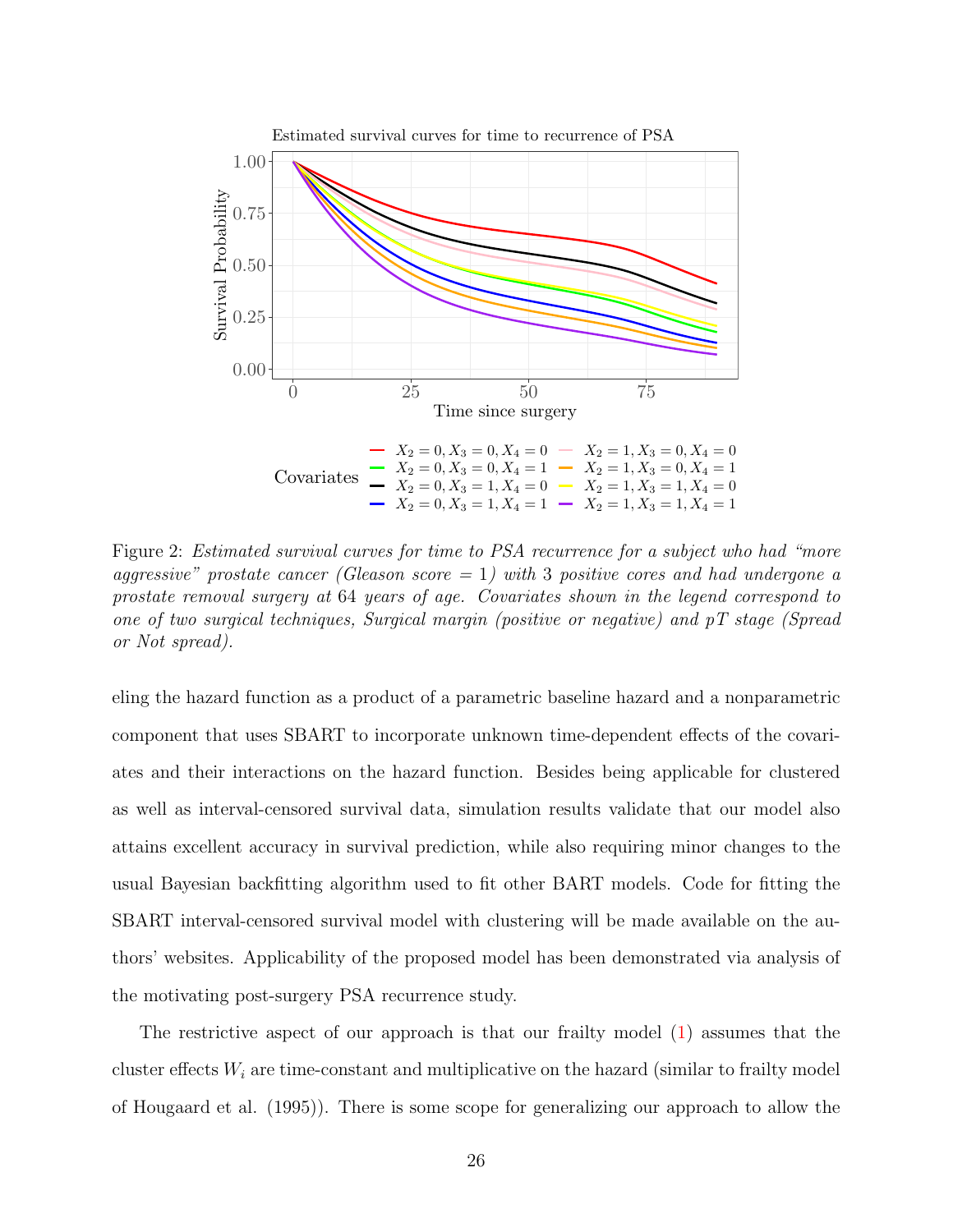<span id="page-26-0"></span>

Figure 3: Difference in Restricted mean survival time (RMST) (measured in months) for time to PSA recurrence due to surgery techniques (technique 1 - technique 0), surgical margin (negative - positive), and  $pT$  stage (not spread - spread) (from left to right) for a patient who had a "more aggressive" prostate cancer (gleason score  $= 1$ ) with 3 positive cores and had undergone a prostate removal surgery at 64 years of age.

frailties to be incorporated more flexibly; at the most extreme end, we might incorporate the frailty into the SBART ensemble. However, this comes with additional computational challenges and the risk of overfitting. We defer determining the best way to incorporate the frailty to future work.

An interesting aspect of our methodology is its adaptability to high-dimensional survival studies involving a large number of covariates and complex underlying associations. Although this paper focuses only on the use of SBART to nonparametrically model the deviations of the hazard function from the baseline hazard, our approach can also be extended to allow for ultra-high dimensional predictors when the function  $l(t, x_{ij})$  is sparse using the sparsityinducing Dirichlet prior introduced by Linero (2018), as well as allowing for the penalization of groups of predictors simultaneously (Du and Linero, 2019) in a similar fashion to the group Lasso. This approach might be particularly useful when the primary concern of the study is variable selection, and might provide a new direction for future research in survival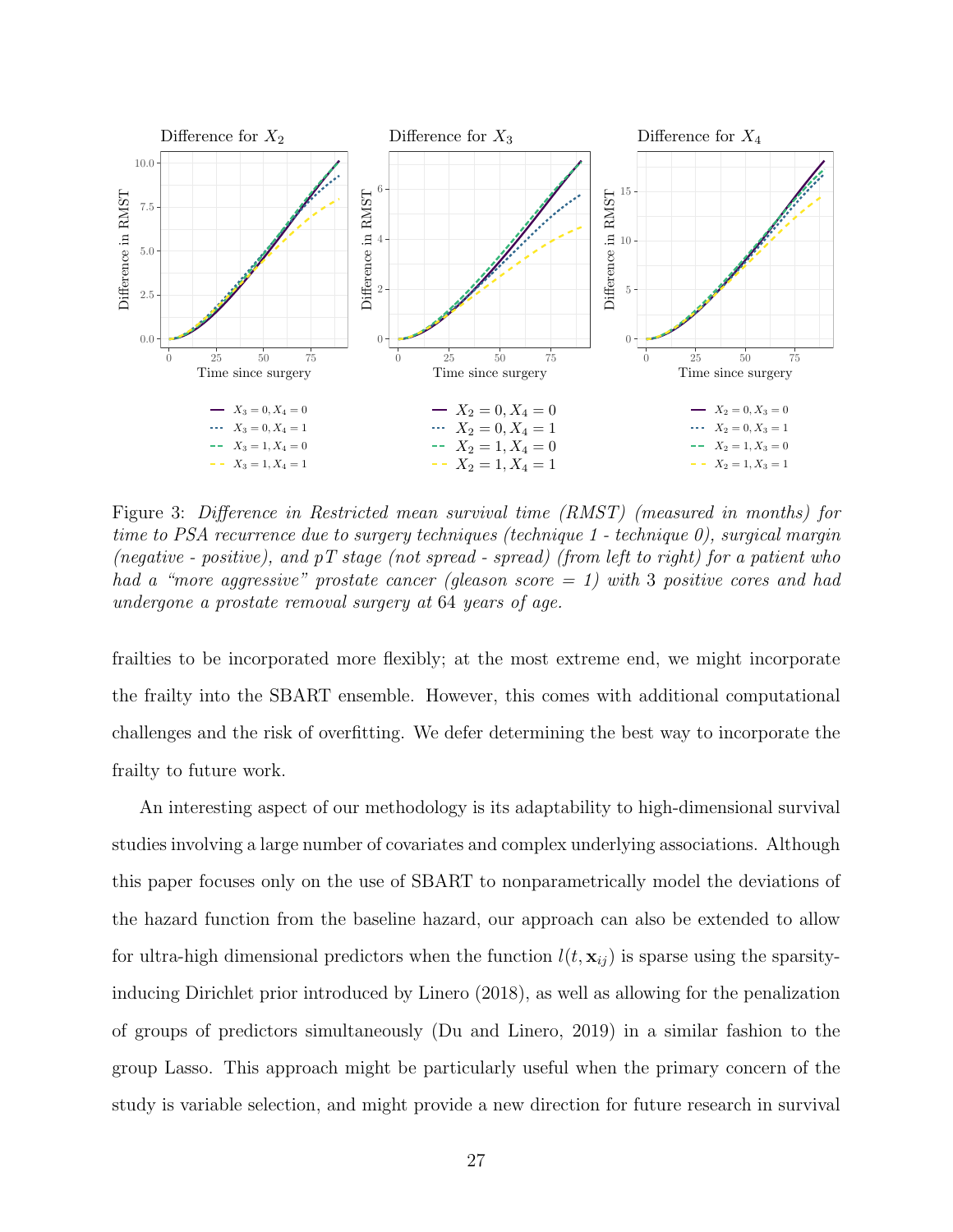prediction.

# References

- [1] Adams, R. P., Murray, I. and MacKay, D. J. C. (2011). Tractable nonparametric Bayesian inference in Poisson processes with Gaussian process intensities *Proceedings of the 26th* International Conference on Machine Learning (ICML).
- [2] Albert, J.H., and Chib S. (1993) Bayesian analysis of binary and polychotomous response data. Journal of the American Statistical Association, 88(422), 669–679.
- [3] Barbash, G. I., and Glied, S. A. (2010) New Technology and Health Care Costs The Case of Robot-Assisted Surgery, New England Journal of Medicine, 363: 8, 701-704.
- [4] Bonato, V., Baladandayuthapani, V., Broom, M. B., Sulman, E. P., Aldape, K. D. and Do, K., A. (2011). Bayesian ensemble methods for survival prediction in gene expression data Bioinformatics 27:3 359-–367.
- [5] Calhoun, P., Su, X., Nunn, M., and Fan, J. (2018). Constructing multivariate survival trees: The MST package for R. Journal of Statitical Software, 83, 1–21.
- [6] Chipman, H. A., George, E. I. and McCulloch, R. E. (2002). Bayesian treed models Machine Learning 48, 299–320.
- [7] Chipman, H. A., George, E. I. and McCulloch, R. E. (2010). BART: Bayesian additive regression trees The Annals of Applied Statistics 4, 266–298.
- [8] Conkin, J., Bedahl, SR and van Liew HD.(1992) A computerized data bank of decompression sickness incidence in altitude chambers. Aviation, Space and Environmental Medicine 63, 819–824.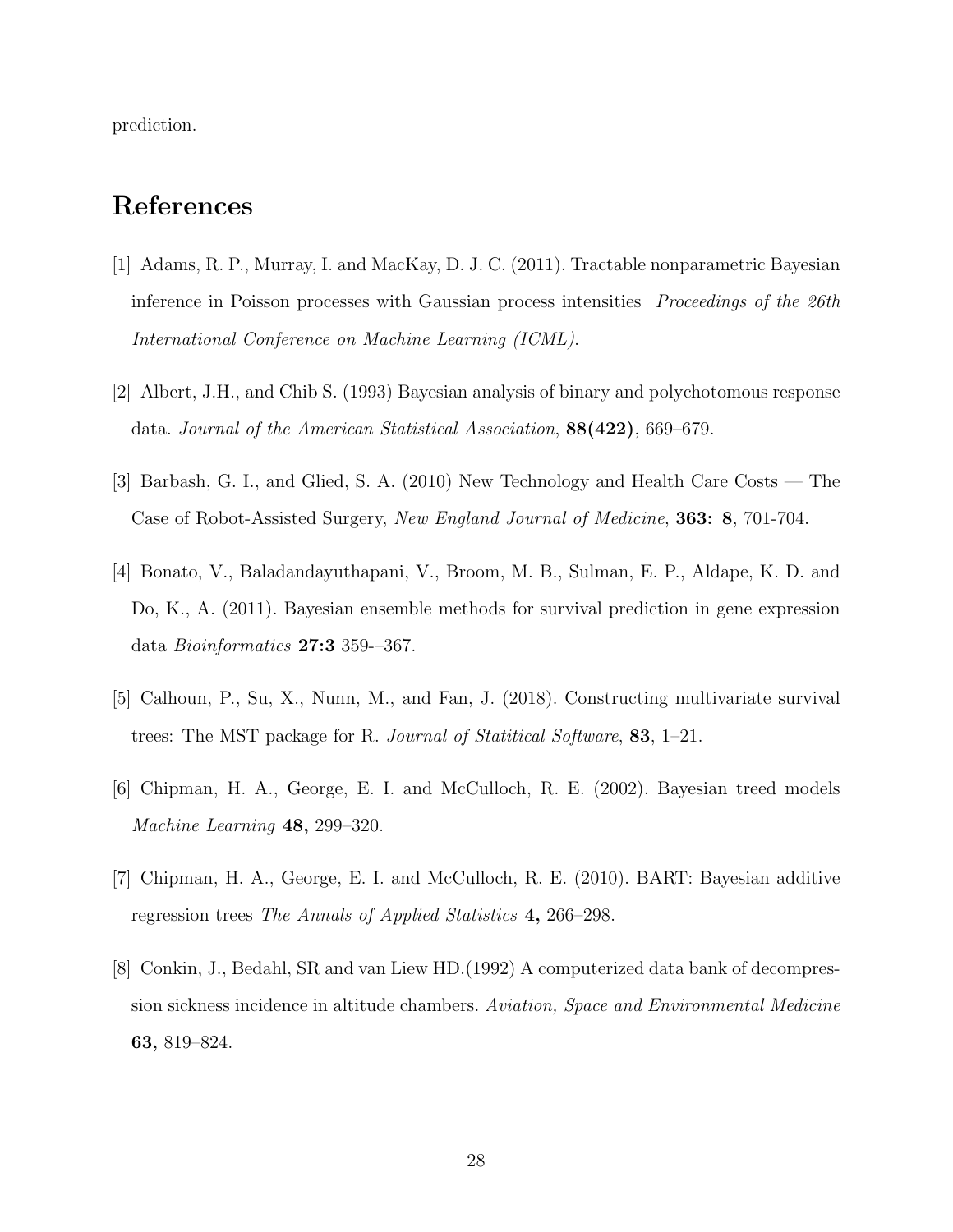- [9] Conkin, J. and Powell, M. (2001) Lower body adynamia as a factor to reduce the risk of hypobaric decompression sickness. Aviation, Space and Environmental Medicine 72, 202–214.
- [10] De Iorio, M., Johnson, W.O., Muller, P., and Rosner, G.L. (2009). Bayesian nonparametric nonproportional hazards survival modeling. Biometrics, 65, 762–771.
- [11] Deshpande, S.K., Bai, R., Balocchi, C., and Starling, J.E. (2020). VC-BART: Bayesian trees for varying coefficients. arXiv preprint arXiv:2003.06416.
- [12] Du, J. and Linero, A.R. (2019). Incorporating Grouping Information into Bayesian Decision Tree Ensembles. In Proceedings of the 36th International Conference on Machine Learning (ICML), 1686–1695.
- [13] Dreyer, G., Addiss, D., Williamson, J. and Noroes, J. (2006) Efficacy of co-administered diethylcarbamazine and albendazole against adult Wuchereria bancrofti. Transactions of the Royal Society of Tropical Medicine and Hygiene 100,; 1118–1125.
- [14] Fernandez, T., Rivera, N. and Teh, Y. W. (2016) Gaussian processes for survival analysis. Proceedings of the 30th International Conference on Neural Information Processing  $Systems~16$ ; 5021-5029.
- [15] Friedman, J. (1991) Multivariate adaptive regression splines. Annals of Statistics, 19, 1–141.
- [16] Goethals, K., Ampe, B., Berkvens, D., Laevens, H., Janssen, P. and Duchateau, L. (2009). Modeling interval-censored, clustered cow udder quarter infection times through the shared gamma frailty model. Journal of Agricultural, Biological and Environmental Statistics 14, 1–14.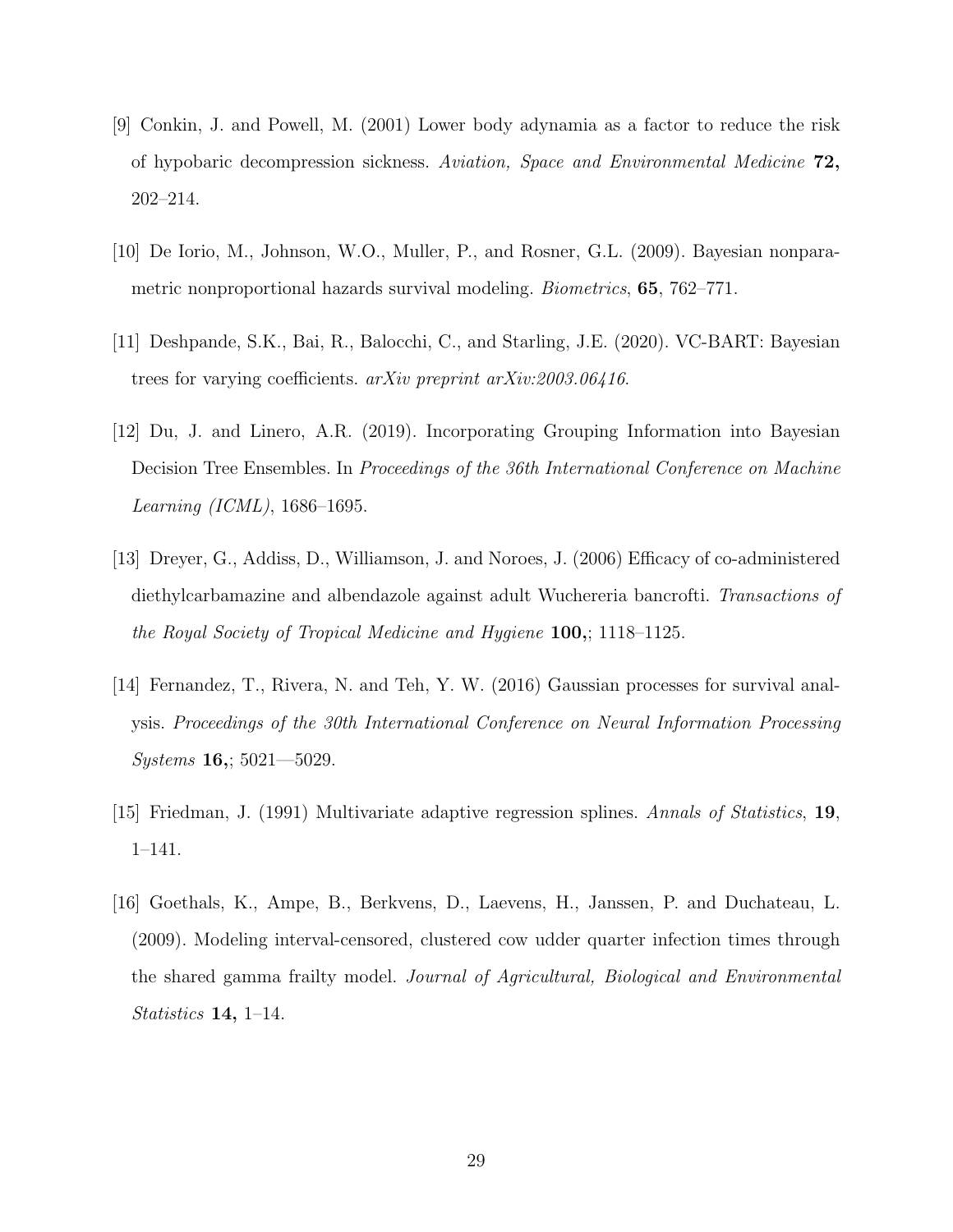- [17] Hahn, P.R., Murray, J.S., and Carvalho, C. M. (2020). Bayesian regression tree models for causal inference: regularization, confounding, and heterogeneous effects. Bayesian Analysis. To appear.
- [18] Hanson, T. and Yang, M. (2007). Bayesian Semiparametric Proportional Odds Models Biometrics, 63, 88–95.
- [19] Henschel, V., Engel, J., Hölzel, D. et al. (2009). A semiparametric Bayesian proportional hazards model for interval censored data with frailty effects. BMC Med Res Methodol 9, 9.
- [20] Hill, J., Linero, A.R., and Murray, J.S. (2020) Bayesian additive regression trees: a review and look forward. Annual Review of Statistics and Its Application, 7(1), 251–278.
- [21] Hothorn, T., Lausen, B. and Benner, A.  $(2004)$ . Bagging survival trees *Stat Med*, **23(1)**, 77–91.
- [22] Hougaard, P. (1995). Frailty models for survival data. Lifetime Data Analysis, 1(3),255– 273.
- [23] Ibrahim, R., L'Ecuyer, P., Regnard, N. and Shen, H. (2012) On the modeling and forecasting of call center arrivals. Proc. 2012 Winter Simulation Conf., Berlin, 256–267
- [24] Ishwaran, H., Kogalur, U. B., Blackstone, E. H. and Lauer, M. S. (2008) Random survival forests. Ann Appl Stat  $2(3)$ , 841–860.
- [25] Kalbfleisch, J. D and Prentice, R. L. (2002) The Statistical Analysis of Failure Time Data, Second Edition. John Wiley & Sons.
- [26] Kooperberg, C. and Clarkson, D.B. (1997). Hazard regression with interval censored data. Biometrics, 53, 1485–1494.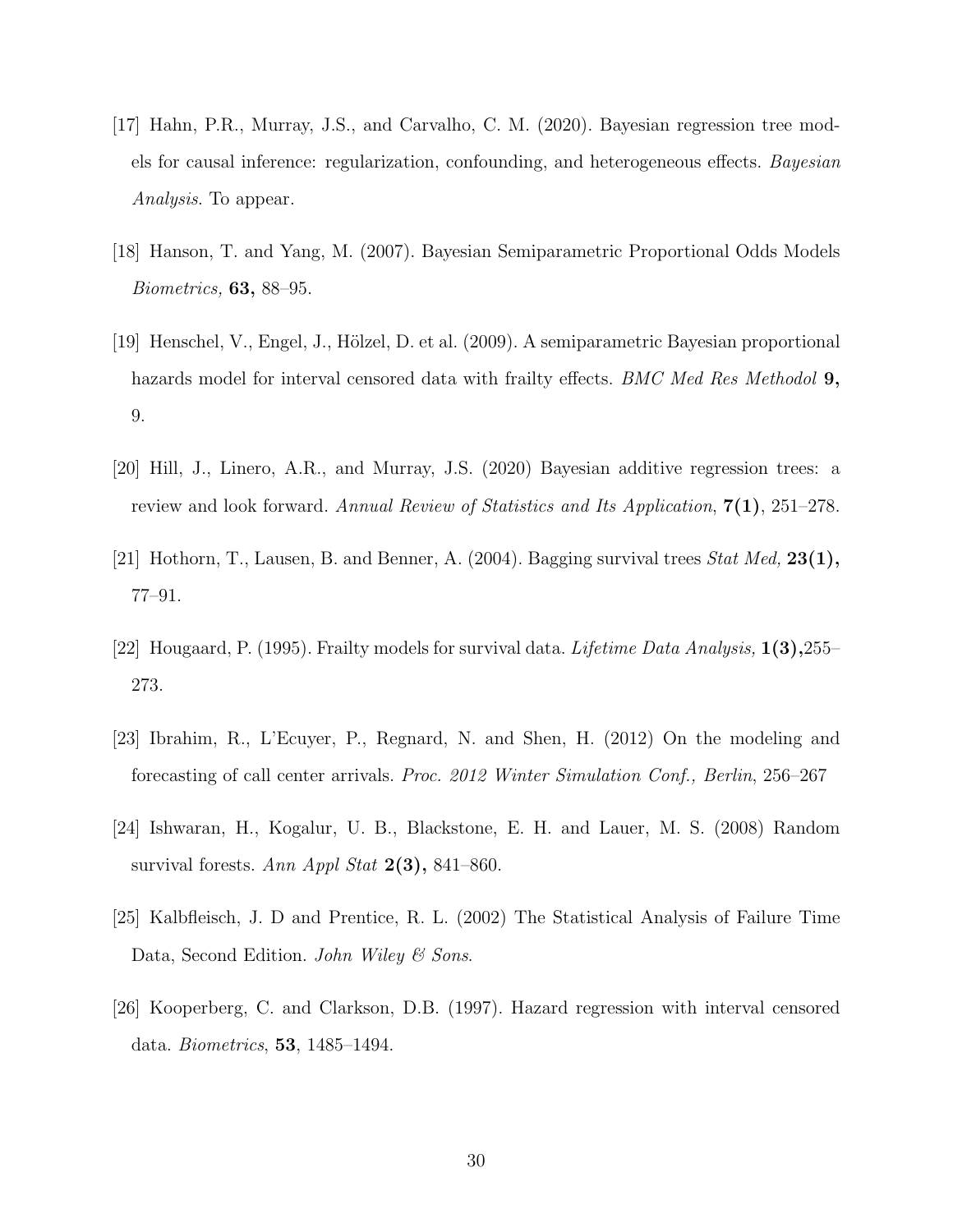- [27] Li, H. and Luan, Y. (2005) Boosting proportional hazards models using smoothing splines, with applications to high-dimensional microarray data. Bioinformatics  $21(10)$ 2403-–2409.
- [28] Li, Y., Linero, A.R. and Murray, J.S. Adaptive Conditional Distribution Estimation with Bayesian Decision Tree Ensembles.  $arXiv$  e-prints.
- [29] Linero, A. R. (2017). A review of tree-based Bayesian methods. Communications for Statistical Applications and Methods, 24(6), 543–559.
- [30] Linero, A.R. (2018) Bayesian regression tree ensembles that adapt to smoothness and sparsity. Journal of the American Statistical Association 113(522), 626–636.
- [31] Linero, A.R., Basak, P., Li, Y., and Sinha, D. (2021). Bayesian Survival Tree Ensembles with Submodel Shrinkage.  $arXiv$  e-prints.
- [32] Linero, A. R., Sinha, D., and Lipsitz, S. R. (2020). Semiparametric mixed-scale models using shared Bayesian forests. *Biometrics*,  $76(1)$ , 131–144.
- [33] Linero, A. R. and Yang, Y. (2018) Bayesian regression tree ensembles that adapt to smoothness and sparsity Journal of the Royal Statistical Society. Series B: Statistical Methodology 80:5 1087–1110.
- [34] Little, R. J. A., and Rubin, D. B. (1987) Statistical analysis with missing data New York: John Wiley & Sons.
- [35] Mallick, B.K., Denison, D.G.T., and Smith, A.F.M. (1999). Bayesian survival analysis using a MARS model. Biometrics, 55, 1071–1077.
- [36] Murray, J. S. (2017) Log-linear Bayesian additive regression trees for categorical and count responses. arXiv preprint arxiv:1701.01503.
- [37] Neal, R. M. (2003). Slice sampling. The Annals of Statistics, 31:705–767.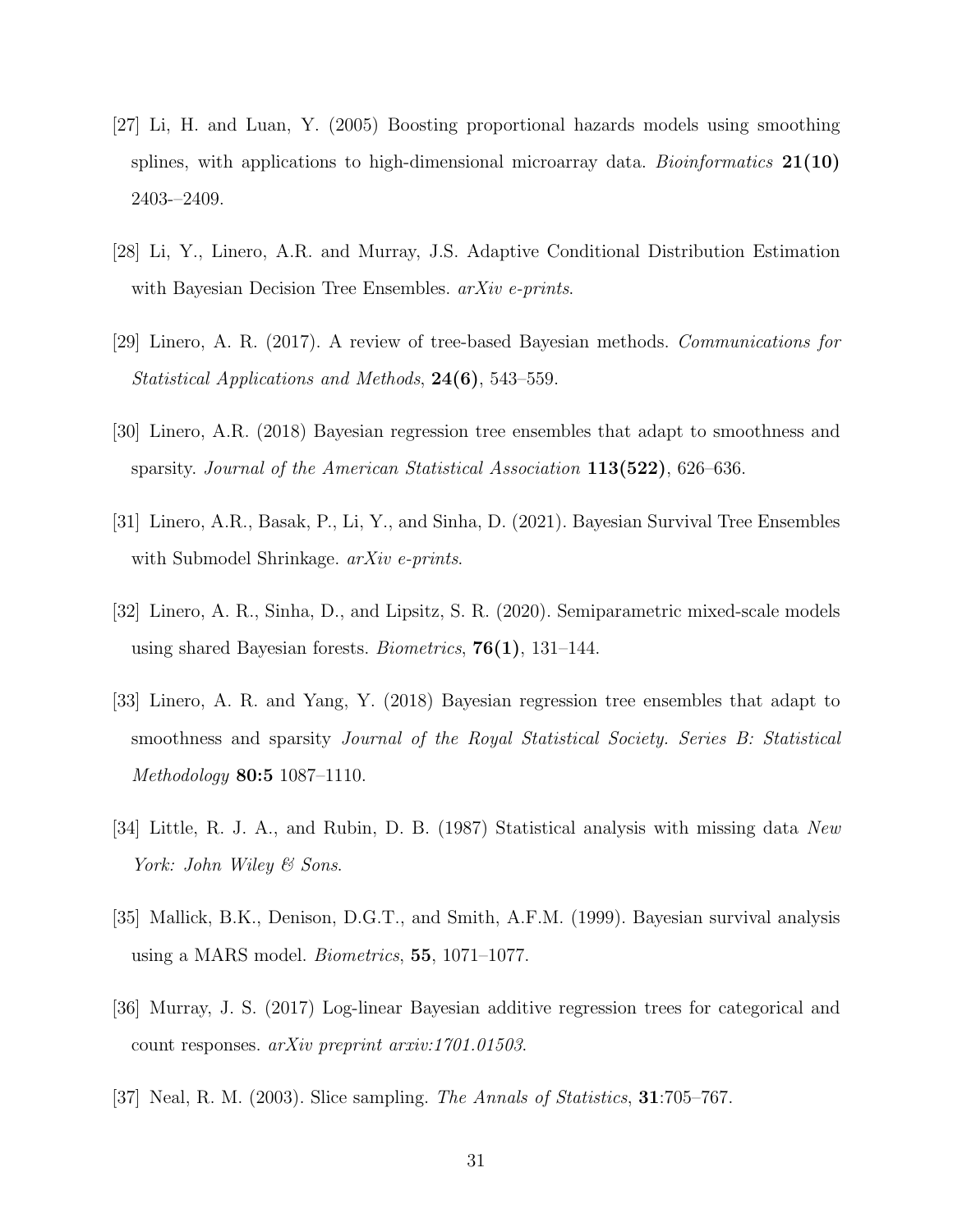- [38] Oakes, D. R. (1982). A model for association in bivariate survival data. Journal of the Royal Statistical Society, Series B, 44: 414–428.
- [39] Pratola, M., Chipman, H., George, E., and McCulloch, R. (2017). Heteroscedastic BART using multiplicative regression trees. arXiv preprint arXiv:1709.07542.
- [40] Sinha, D,. Chen, M-H, and Ghosh, S. (1999). Bayesian Analysis and Model Selection for Interval-Censored Survival Data." Biometrics, 55, 585—590.
- [41] Sparapani, R., Logan, B. R., McCulloch, R. E. and Laud, P. W. (2016). Nonparametric survival analysis using Bayesian Additive Regression Trees (BART). Statistics in medicine.
- [42] Su, X. and Tsai, C.-L. (2005). Tree-augmented Cox proportional hazards models. Biostatistics, 6, 486–499.
- [43] Su, X., Zhou, T., Yan, X., and Fan, J. (2008). Interaction trees with censored survival data. International Journal of Biostatistics, 4, 1–26.
- [44] Sun, J. (2006). The Statistical Analysis of Interval-Censored Failure Time Data. Springer-Varlag.
- [45] Umlauf, N., Adler, D., Kneib, T., Lang, S., and Zeileis, A. (2015). Structured additive regression models: An R interface to BayesX. Journal of Statistical Software, 63, 1–46.
- [46] Zhou, H. and Hanson, T. (2018). A uni ed framework for fitting Bayesian semiparametric models to arbitrarily censored survival data, including spatially-referenced data. Journal of the American Statistical Association, 113, 571–581.
- [47] Zhou, H., Hanson, T., and Zhang, J. (2020). spBayesSurv: Fitting Bayesian spatial survival models using R. Journal of Statistical Software, 92, 1–33.